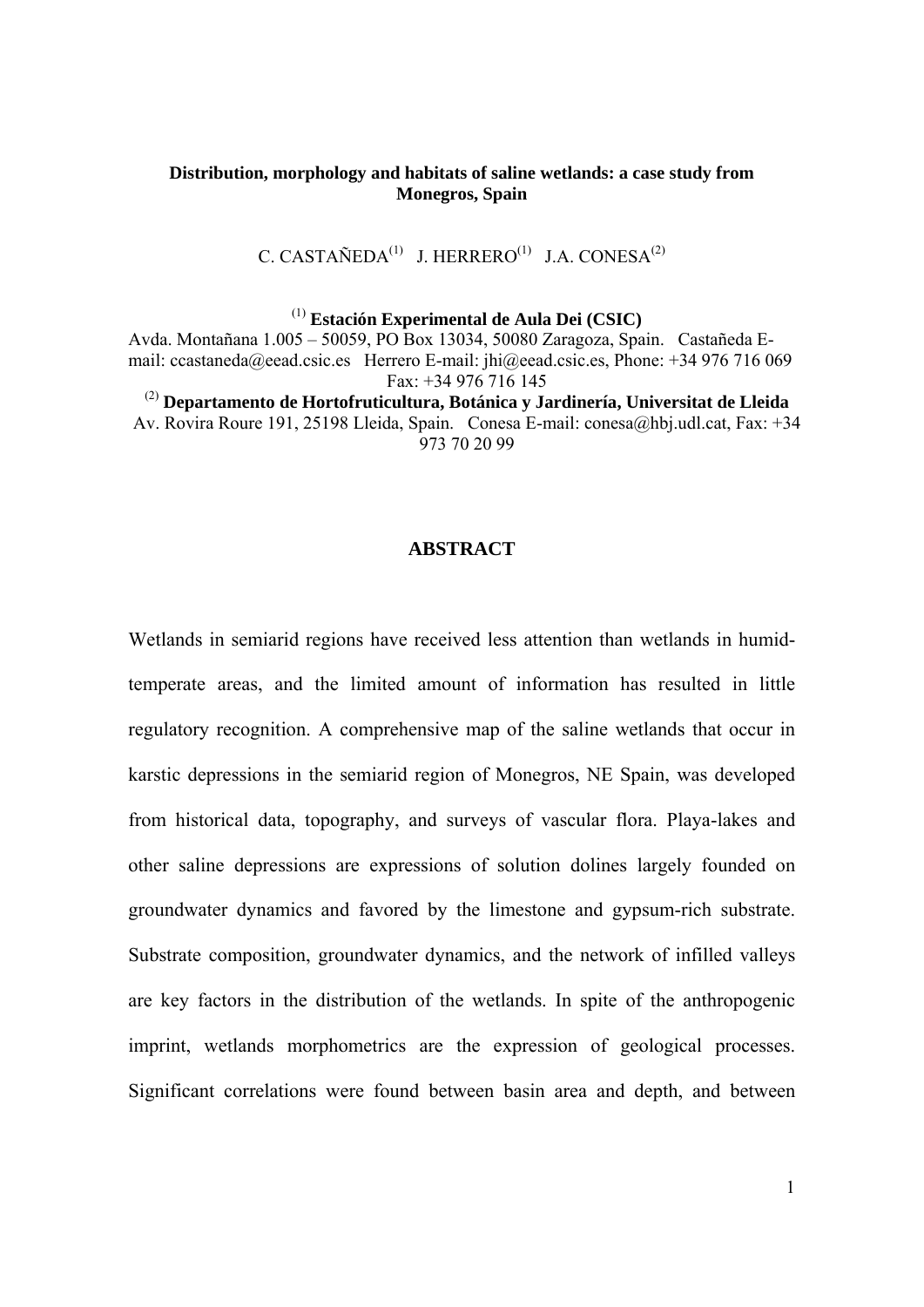elongation and substrate composition. The predominantly subelongated shape of the Monegros saline wetlands (MSW) reflects their origin and a geometry strongly influenced by fractures. Grouping the MSW based on geological and vegetation features, provide a predictable relationship of surficial processes with the occurrence of otherwise complex and undetectable hydrological connectivity. Our ten geologybased Groups showed a high intra-group variation in depth, elongation, and vegetation cover. The eight vegetation-based categories mirror the gradation in flooding frequency and the soil salinity of MSW. The significant contrasts existing in-between the groups of wetlands and the disclosure of their causal factors provides a functional perspective at the landscape scale. This approach will help to monitor the ongoing environmental alterations associated with new on-farm irrigation developments.

# *Keywords* **Desert. Endorheic. Halophytes. Karstic. Playa-lake.**

#### **INTRODUCTION**

Wetlands are striking features of the landscape when they occur in deserts or other drylands where water deficit strongly constrains life. Worldwide, most saline wetlands occur in arid countries and host animals, plants, and microorganisms adapted to extreme conditions such as hypersalinity, high solar radiation, temperature extremes, and irregular, alternating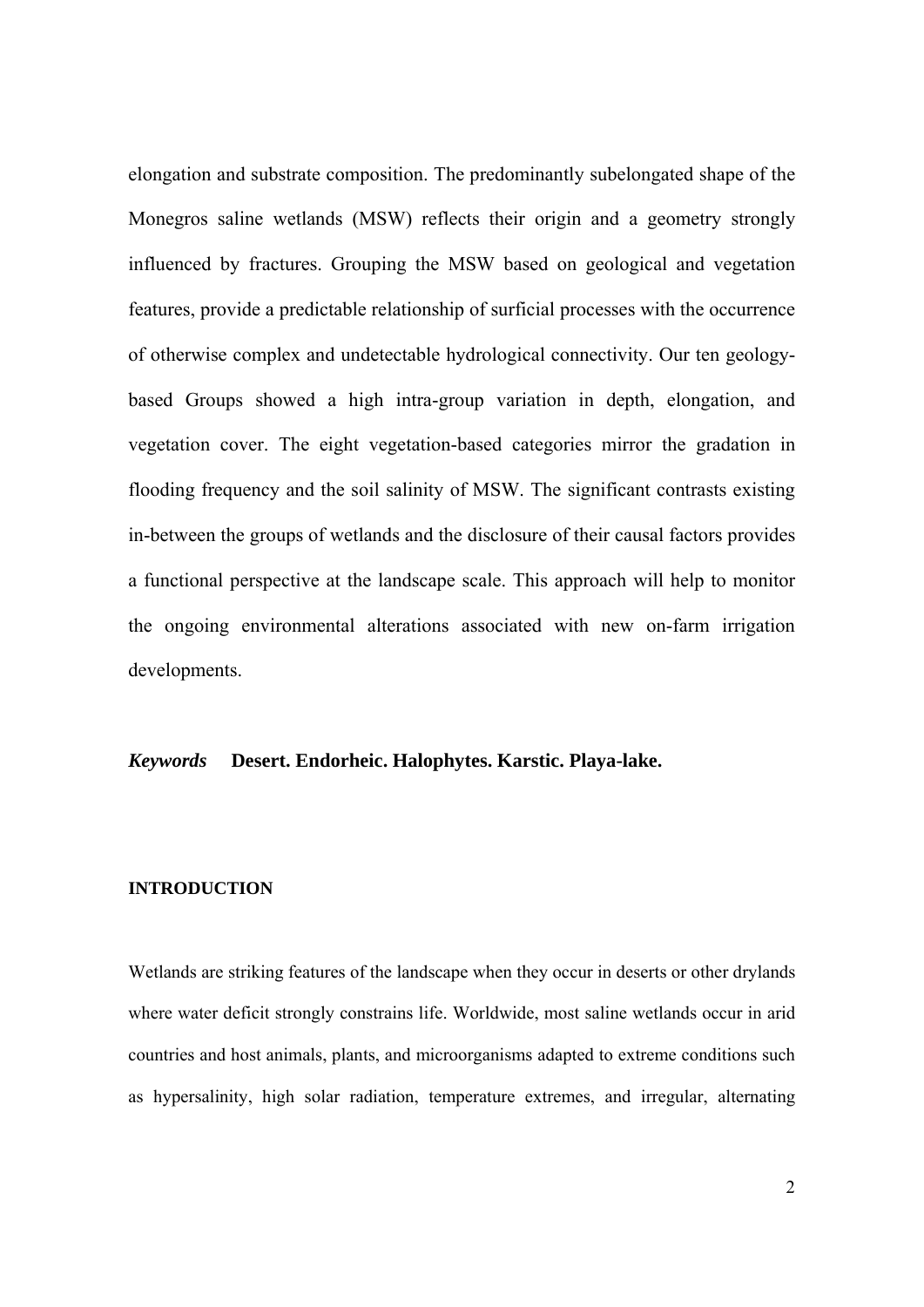periods of drought and flooding. Saline lakes from drylands account for a similar proportion of world water (about 0.008%) than freshwater lakes (0.009%) from humid areas (Ramsar Convention Secretariat, 2010). Some of the best-known inland saline wetlands include those of Australia (Bowler, 1986; Dugid *et al.,* 2002; McEwan *et al.,* 2006; Tweed *et al.,* 2011) and those in the southwestern parts of the US (Lines, 1979; Senger *et al.,* 1987; Stafford *et al.,* 2008). Unlike most of the wetlands in temperate-humid regions, the ecosystems of saline wetlands in arid environments rely on intermittent flooding with saline water. Then, the anthropogenic inputs of freshwater to those wetlands pose one of the various threats to salt lakes, as reviewed by Williams (2002). Traditionally, saline wetlands have been scorned for being unproductive and often ignored in inventories of wetlands (Hollis, 1990). In the last century, saline wetlands have become an environmental concern; usually, only because they provide habitats for wintering and breeding birds. The dearth of saline inventories of wetlands, and maps of soil and vegetation, has prevented the understanding of saline wetlands evolution.

In Western Europe, only Spain has natural inland saline wetlands in arid and semi-arid environments (Williams, 1996, 2002). About 10% of Spanish Ramsar sites are inland saline wetlands. The uniqueness of the saline wetlands scattered throughout Monegros, NE Spain, has been recognized for some time (Dantín, 1929, 1942) and they provide habitat for rare and threatened plants, animals, and microbes according to the review of Pedrocchi (1998) and the inventory of habitats of Conesa *et al.* (2011). Several of the geologic, hydrologic, and edaphic characteristics of those wetlands have been addressed during the last decades (*e.g.* Pueyo, 1978/79; Samper-Calvete and García-Vera, 1998; Sánchez *et al.,* 1998; Schütt, 1998; Valero-Garcés *et al.*, 2001; Gutiérrez-Elorza *et al.,* 2002; Castañeda and Herrero,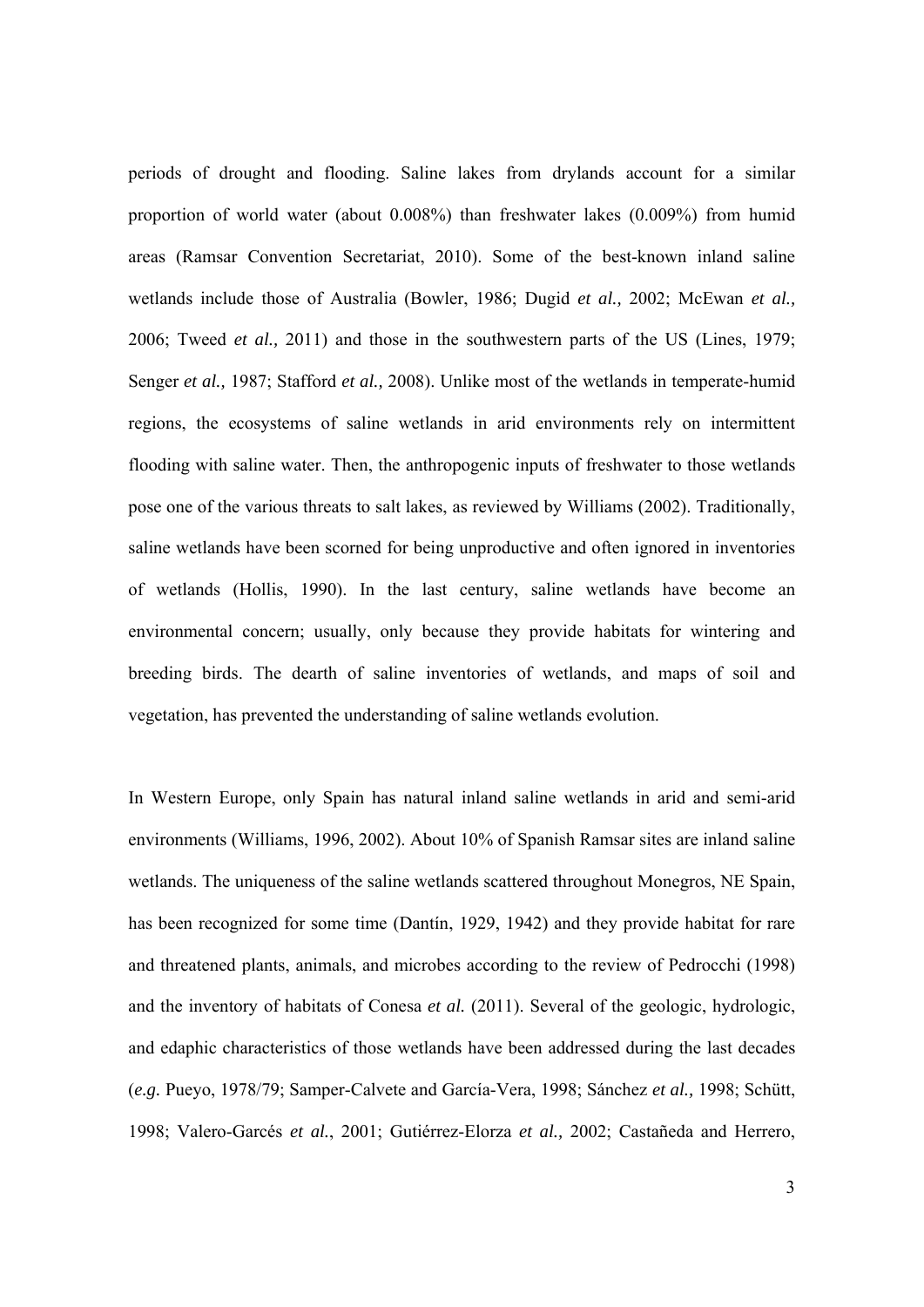2005; Herrero, 2008; Mees *et al.,* 2011; Domínguez *et al.,* 2013a). Meanwhile, many of the Monegros saline wetlands (MSW) have been degraded. Centuries-old agriculture and new on-farm irrigation developments (Castañeda and Herrero, 2008; Domínguez *et al.,* 2013b) have led to geomorphic and hydrologic changes that have blurred many features of the landscape.

The present study undertakes a comprehensive approach to the MSW distribution pattern, aimed at understanding their natural functioning as a system before modification by irrigation. For this purpose we follow two main steps: i) to recognize and delimit MSW as functional saline depressions based upon topography and vegetation, and ii) to characterize the distribution of wetlands using geological and physiographic criteria, and analyzing their morphometrics. The results of this study indicate the extent to which a multidisciplinary approach applied in similar environments is significant to understand the functions of wetlands and their response to changes in land use.

# **STUDY AREA**

The Monegros saline wetlands (41° 25.5'N, 0° 9.9'W) are ~70km southeast of the city of Zaragoza, within the semiarid Central Ebro Basin, NE Spain. Mean temperature is 14.9ºC. Low rainfall (mean=  $334$ mm  $yr^{-1}$ ) and high evaporation (mean reference evapotranspiration  $ET_0$ = 1311mm yr<sup>-1</sup>) produce one of the highest mean annual water deficits in Europe (Herrero and Snyder, 1997). The highly erodible soils of the area are exposed to frequent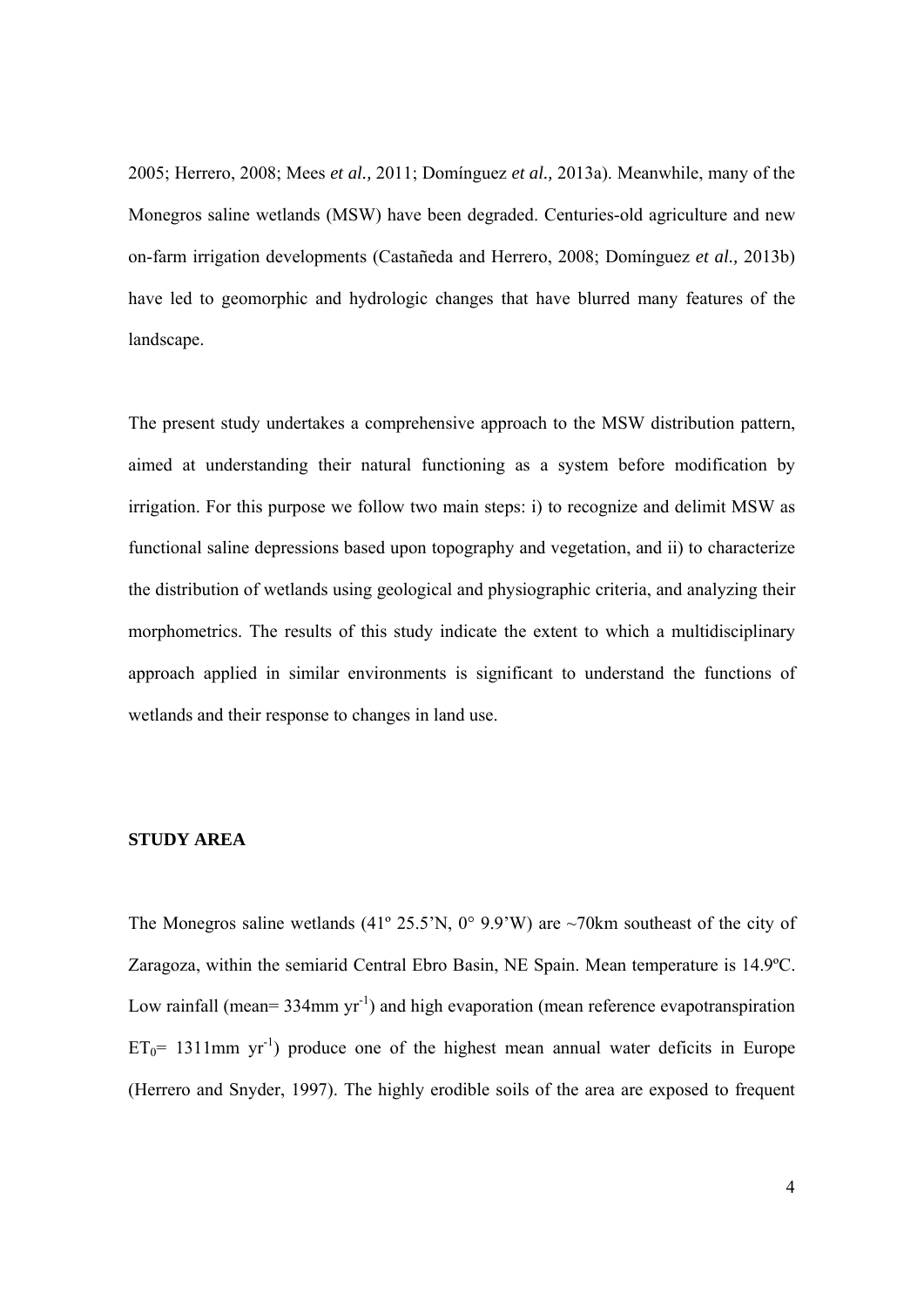winter NW winds blowing at  $>10$ m s<sup>-1</sup> a 20% of days every year (all data from "Valfarta" meteorological station, for the period 2004 to 2012).

More than a hundred saline wetlands (Castañeda *et al.,* 2005) are scattered across a Miocene structural platform (~400m a.s.l.) that lies 200m above the Ebro River. This platform grades slightly (1º-2º) to the North and is sharply delineated by escarpments on the south side. The platform exhibits a high density (absolute maximum of 8.36km km<sup>-2</sup>) of lineaments, most of them corresponding to normal faults, with a dominant NW-SE orientation (Quirantes, 1965; Arlegui and Soriano, 1998). A secondary set of NE-SW lineaments (less than 5%) developed in the western sector of the platform. The Zaragoza Gypsum Formation constitutes the near-horizontal strata of the platform (Quirantes, 1978); gypsum and limestones are predominant in the area and are interbedded with lutites and marls (Fig. 1). The vertical and lateral alternation of these lithologies contributes to the hydrogeological complexity of the area. Typic Haplogypsids, Typic Haplocalcids, and Gypsic Aquisalids (See Soil Survey Staff, 2010 in the taxonomy of the soils) are the most common soils of the depressions, whereas Typic Calcigypsids are found on slopes and plains.

The karstification of the bedrock has formed depressions and solution dolines, some of them dated from ~24000 years BP (González-Sampériz *et al.,* 2008). The excavation of the closed basins by karstification and deflation (Sánchez *et al.*, 1998) has been counteracted by infilling with the materials transported by the sporadic [<10% of the rainfall (Samper-Calvete and García-Vera, 1998)] but erosive surface runoff. Saline wetlands occur at the bottom of the depressions. They show a variety of habitats, from playa-lakes to small saline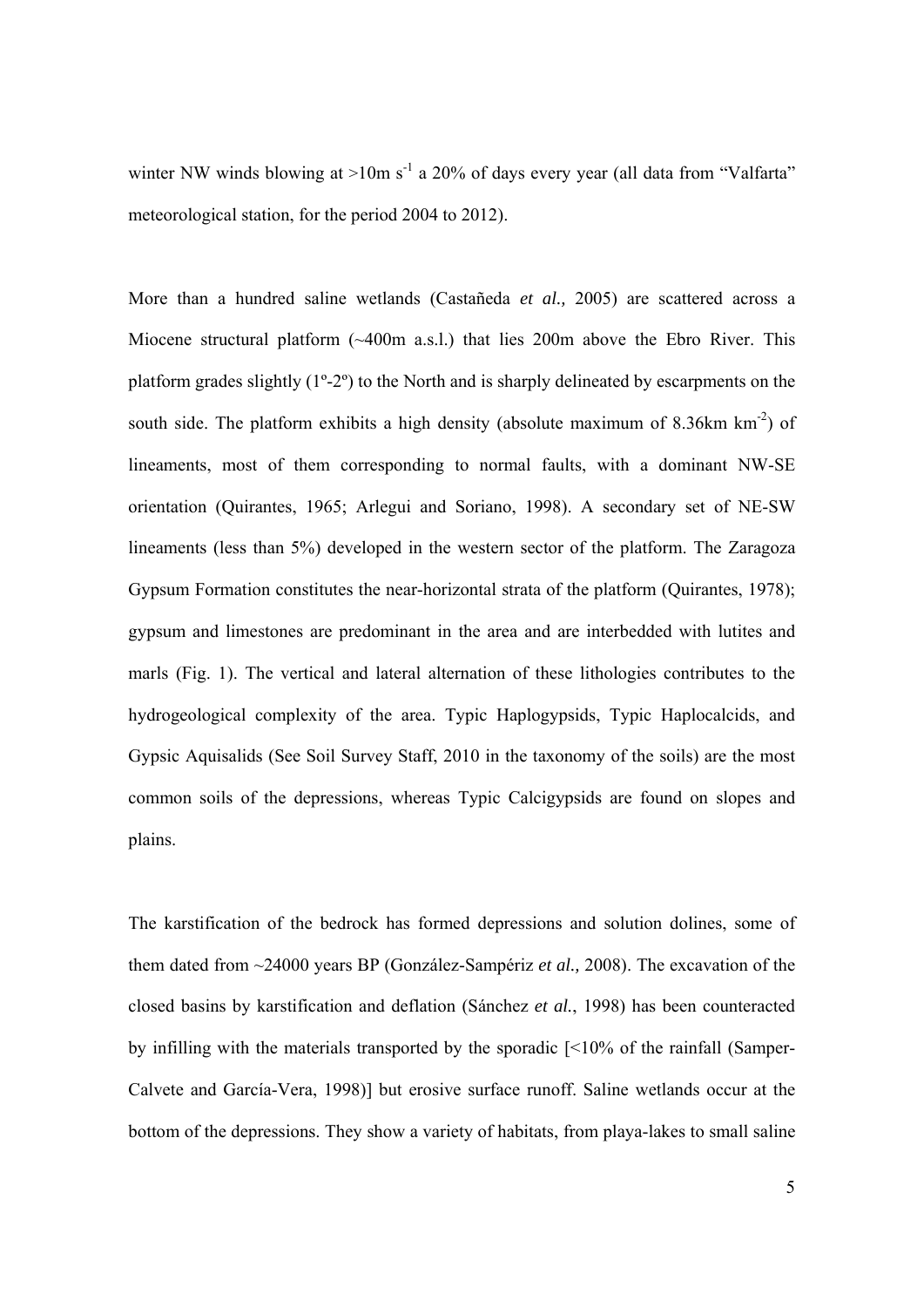basins, and can be identified by means of different vegetation, soil, and hydrology indicators (Brostoff *et al.,* 2001). They host ephemeral brines and waterlogged to moist soils, even in periods of hydric deficit, due to the proximity of a permanent shallow water table. The drivers of the high salinity of the groundwater ( $>100g$  L<sup>-1</sup>) are; i) dissolution of soluble salts occurring in the geologic materials (especially in lutites), ii) high evapotranspiration (3.44mm/day, Castañeda and García-Vera, 2008), and iii) long residence time, between 10 and 100 years (García Vera, 1996; Samper and García Vera, 1998). Half of the water input into the wetlands comes from rains, a 40% from groundwater, and a 10% from surface runoff (Castañeda and García-Vera, 2008).

Vegetation around the typically bare floors of the playa-lakes consists on a complex fringe of perennial and annual halophytes whose distribution depends on soil moisture and salinity. *Xerohalophilous scrubs* (*Arthrocnemum macrostachyum*, *Suaeda vera* subesp. *braun-blanquetii*, *Limonium latebracteatum*) and grasses, particularly *Lygeum spartum*, predominate in saline soils, together with ephemeral plants (*Frankenia pulverulenta*, *Sphenopus divaricatus*, *Halopeplis amplexicaulis*, *Salicornia patula*, *Microcnemum coralloides*). Other than the playas, the floors of the wetlands in depressions have *xerohalophilous* and *halonitrophilous scrubs* and grasses, interspersed with meadows of *halophilous therophytes* or tamarisk communities (*Tamarix canariensis*).

## **MATERIALS AND METHODS**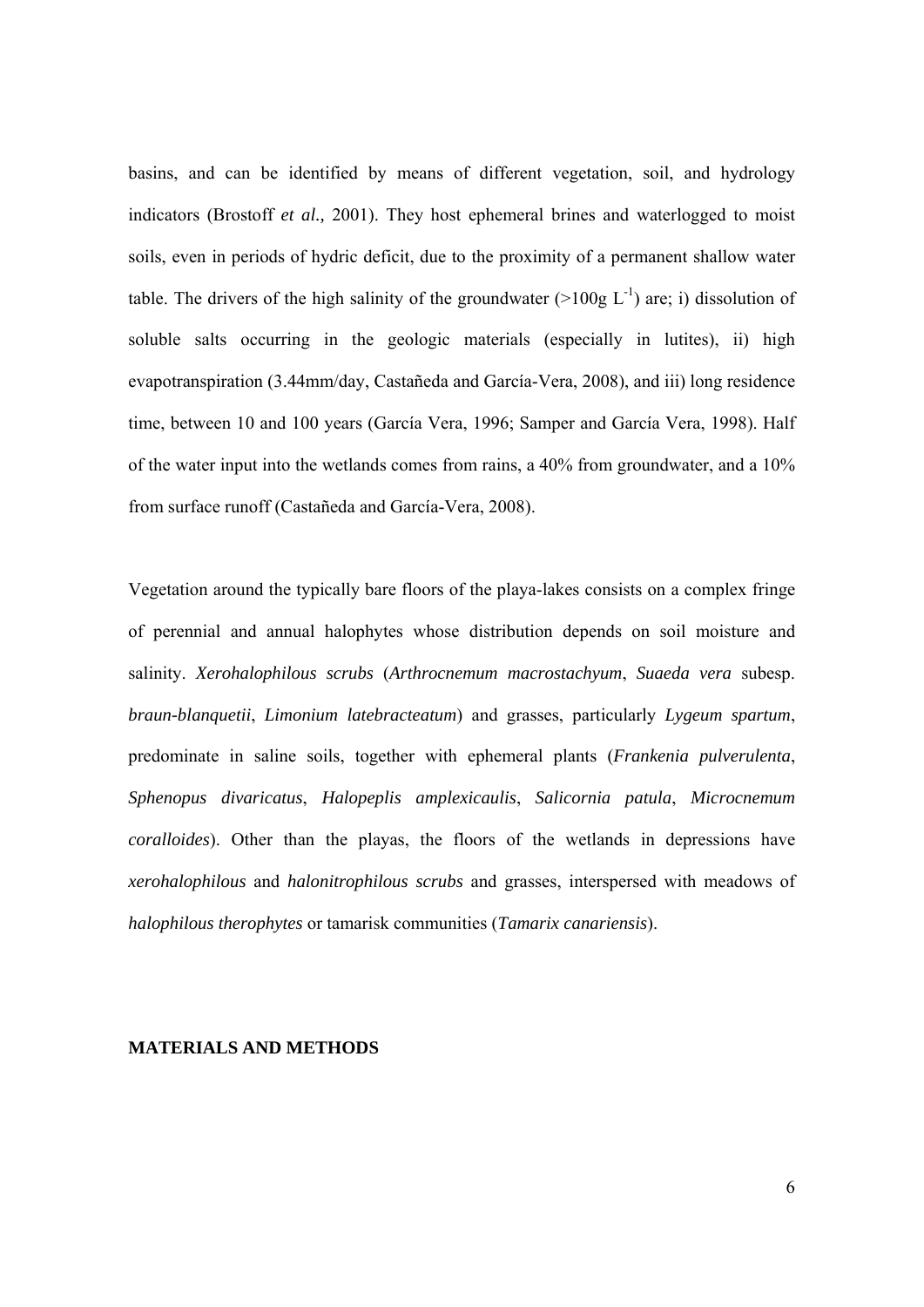Figure 2 gives an overview of the methodology followed in this study. The first step was to produce an updated georeferenced inventory of the MSW. Their delineation in the field was based upon surveys of vascular flora conducted between 2004 and 2009 (Conesa *et al.,* 2011). The cartography of vegetation was carried out in the field using a GPS and mapping in the field on 1:6,000 scale color orthophotographs. Map legend was based on the hierarchical classification of European habitats developed by the CORINE Biotopes Manual (Commission of the European Communities, 1991). The distribution of halophilous and halo-nitrophilous communities were used as evidence for soil salinity related to saline groundwater discharge. The MSW maps of the habitats recorded in the field were treated using ArcGis®.

Apart from the very limited sight due to the flatness of the landscape, the main difficulty encountered in the recognition of some depressions in the field was the destruction of their vegetation and the blurring of their geomorphic expression by centuries of agricultural use and the recent generalized earth movements with heavy machinery. To overcome this difficulty we used photointerpretation and topography. Photointerpretation was based on two sets of historical aerial photographs taken in 1927 (1:10,000 scale) and 1957 (1:33,000 scale), which were previously georeferenced, and three sets of orthophotographs (0.5 to 1m per pixel) taken in 1997, 2000, and 2006. Historical and current photographs were analyzed in a geographical information system. Soils prospection currently in progress helped to identify saline depression with plowed floors, by determinations of the electrical conductivity in soil extracts (Serrate, 2009; Castañeda *et al.,* 2010).

7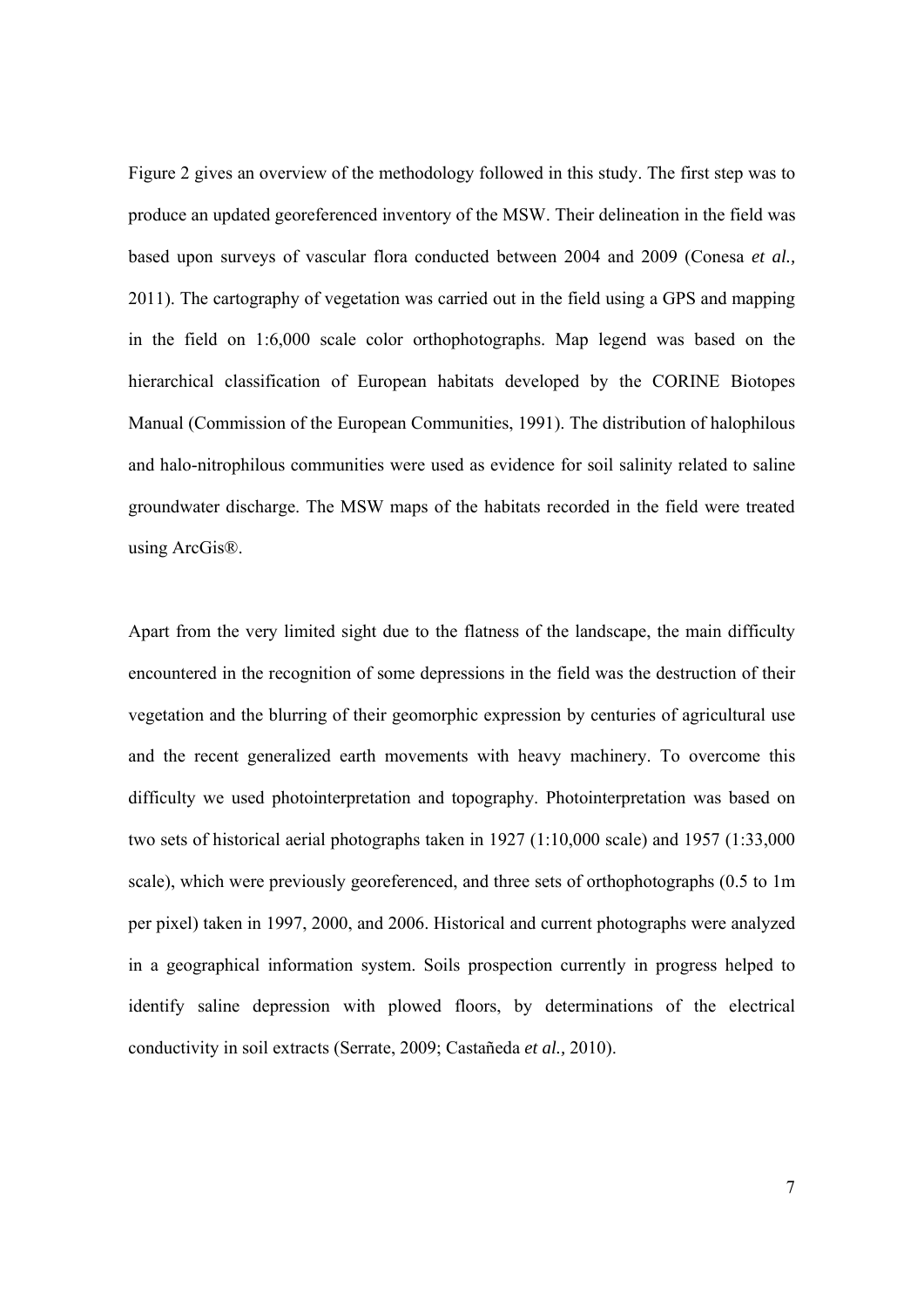The outlines of the MSW were refined using a 1:5000-scale topographic map with a 5mcontour interval, and two complementing digital terrain models, SIGOE (SIG Oleícola Español) from a 1997 flight, which has a 20-m pixel size and an absolute vertical error <5m, and PNOA (National Aerial Orthophotography Plan) from a 2006 flight, which has a 5-m pixel size and an absolute vertical accuracy of 1-2m in terms of RMSE at 68% confidence level.

Subsequently, we established sectors in the platform based on hydrogeological and geological maps. The hydrogeological units were extracted from the 1:50,000 scale printed lithological map (Salvany *et al.,* 1996) digitized for this purpose (Figs. 1; 2). The Holocene materials infilling the depressions and flat-bottom valleys, as extracted from the 1:50,000 scale official geological maps (Ramírez, 1997; Solà and Costa, 1997). Additionally, we used the available records of water occurrence in the saline depressions (Herrero and Castañeda, 2009).

The MSW physiognomics and morphometrics were derived using common operations of ArcGis® and TAS software (Lindsay, 2005). They were the following: area (A), perimeter (P), elevation (a.s.l.) of the centroid (E), depth (D) derived from topographic data and calculated as the difference between the lowest and the highest points within each MSW, and proportion  $(\%)$  of the saline wetlands covered by vegetation  $(V)$ . The morphology of the wetlands was characterized by the elongation (L) and the margin irregularity (M), which are non-dimensional indexes. L was the ratio between the maximum length and maximum width, drawn orthogonally, which yields a value of 1 when the basin is perfectly round. The margin irregularity index or development of shoreline measured the sinuosity of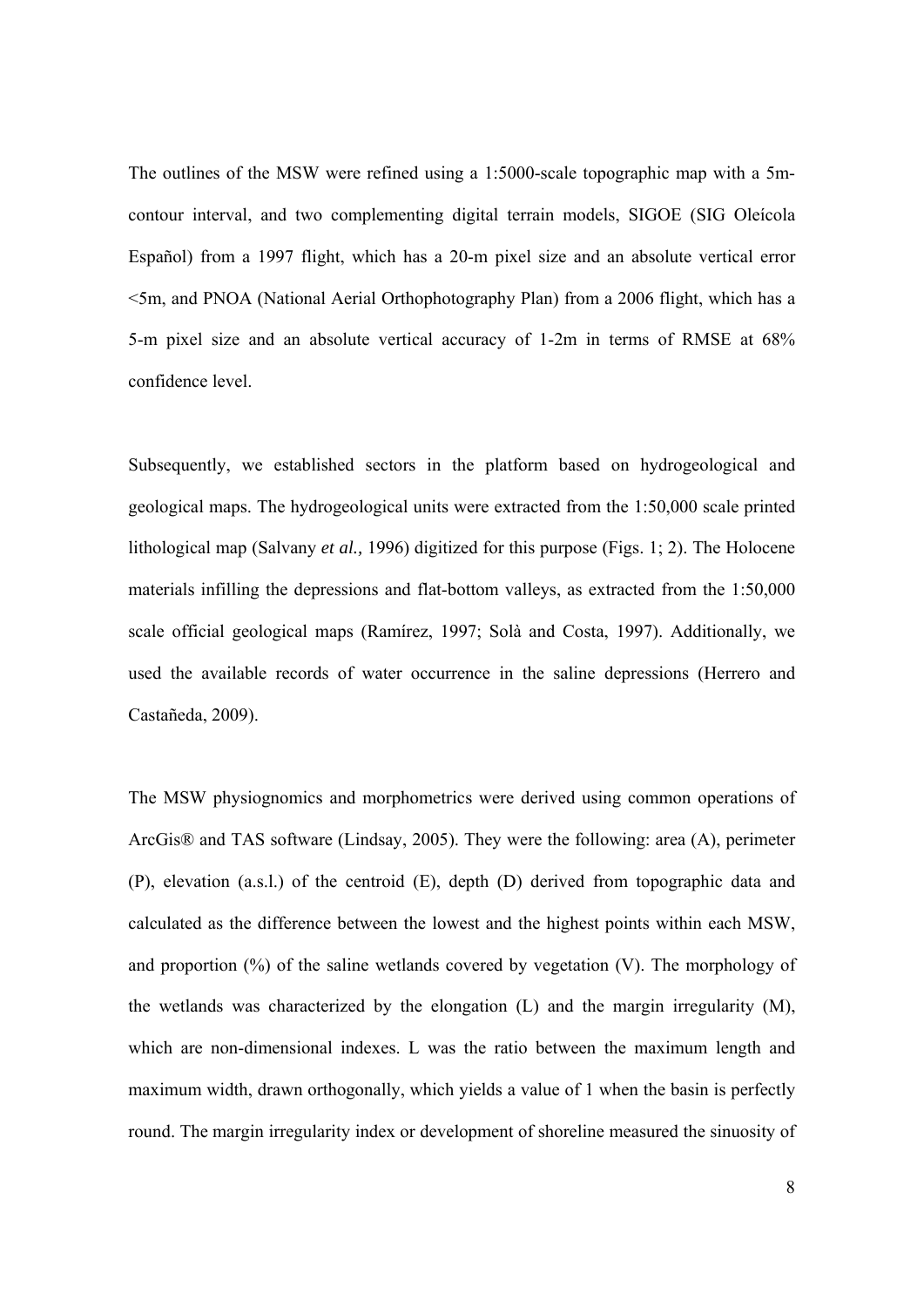the perimeter of the basin (Hutchinson, 1957) and was calculated as  $M = P/2\sqrt{\pi A}$ , (with 1, the minimum value, for a circle).

We classified the MSW in terms of: i) wetlands type, ii) geologic features, and iii) water occurrence and vegetation. Descriptive statistics and PCA analysis were calculated using Minitab® and SSPS®.

## **RESULTS**

## **Extent and physiognomy of saline wetlands**

The 149 saline wetlands that we delineated in the field covered 19.16 $km^2$ , a 9% of the area  $(\sim 220 \text{km}^2)$  of the platform. Thus, the density was 0.7 wetlands km<sup>-2</sup> and the pitting index (the reciprocal of wetlands area / total area; Day, 1983) was 11.1. The average size of the wetlands was  $0.13 \text{km}^2$  (range=  $0.6 \ 10^{-2} \text{km}^2$  to  $2.40 \text{km}^2$ ) and 95% were <0.40km<sup>2</sup>. A distribution pattern of the wetlands regarding their size was not observed. The largest depressions were located in the center of the platform (Fig. 1), aligned with well-developed flat-bottom valleys. Size was significantly ( $p$ < 0.001) negatively correlated with elevation  $(r=-0.35)$ .

The elevation (E) of the MSW ranged from 315m to 367m a.s.l. but most (78%) of the wetlands floors were within a 30-m range in elevation (between 330m and 360m a.s.l.);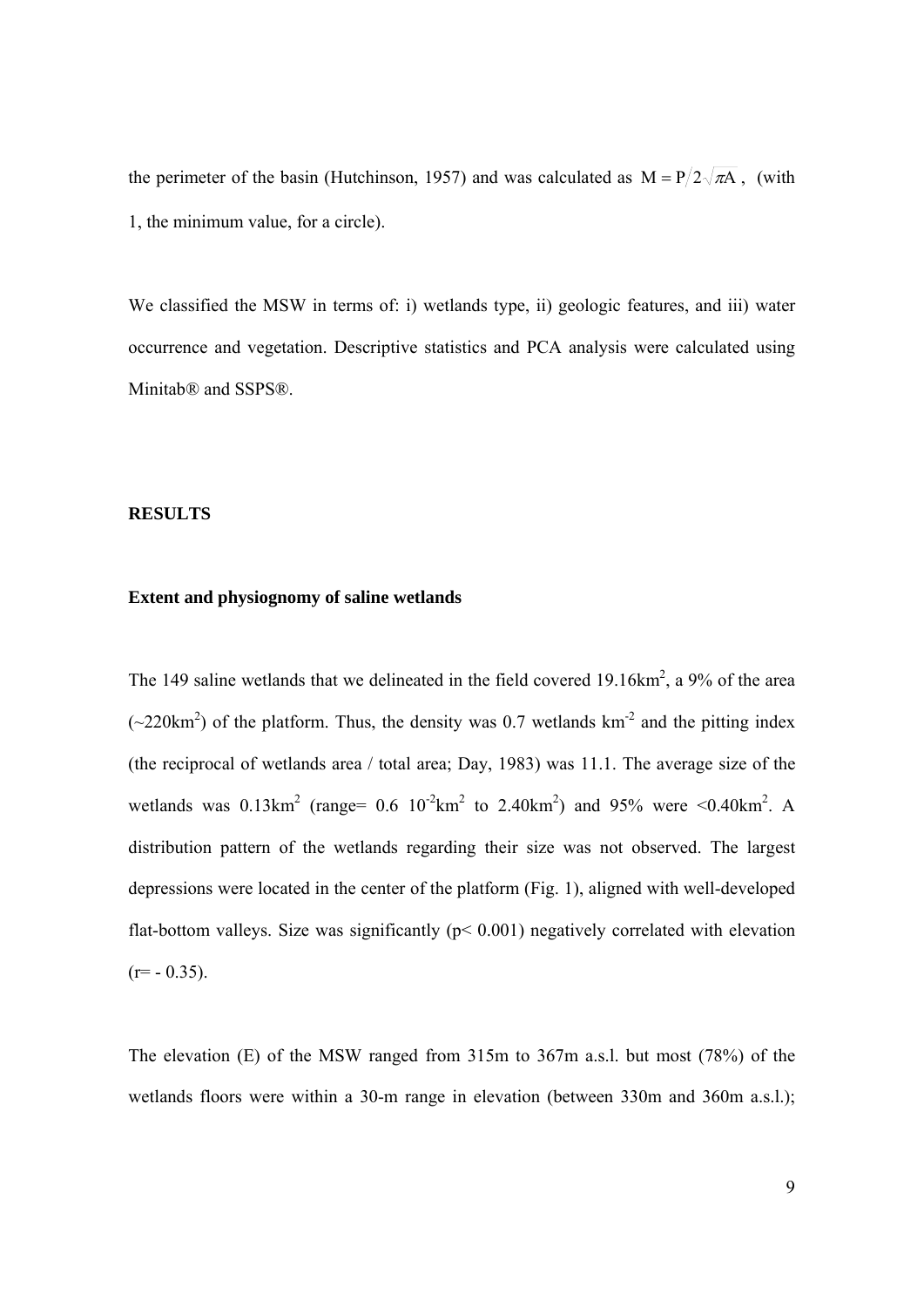about 8% of the MSW were above 360m and on the southern platform; and 14% were below 330m, which were in the northern and central platform. Only three of the wetlands were below 320m. The elevation and elongation of the wetlands were not significantly correlated. Most of the elongated  $(L > 2.5)$  MSW occurred at intermediate elevations (330 - $350$ m) and, on average, the wetlands above  $350$ m were more circular (median L= 1.5).

The depth (D) of the MSW ranged from 0.3m to 25.8m and 78% of the wetlands were  $\leq 5m$ deep (Fig. 3). Only three of the largest wetlands (La Playa, Pito, and Larga) were deeper than 20m, although their morphometrics differed. The depth of the saline wetlands was significantly ( $p < 0.001$ ) correlated with the area ( $r = 0.59$ ) and the best fitting ( $R^2 = 0.62$ ) was attained by a potential curve ( $y= 1.06 \text{ x}^{1.33}$ ) (Fig. 3). Some MSW, such as Benamud and Agustín, which are in valley bottoms, differed by their high size to depth ratio. The smallest depressions (A< 4ha) were shallow (mean D< 2m).

The elongation index (L) allowed grouping the MSW in four types, from circular to elongated (Table 1). The average L was  $1.8$  (range=  $1.0 - 4.4$ ), and a high proportion (39%) of the wetlands had an elongated or subelongated shape. About 40% of the MSW had a circular shape; however, because the maximum width (*i.e*. the maximum distance between margins measured relative to the maximum length) used to calculate L usually is shorter than the mean width (size to maximum length ratio, Hutchinson, 1957), L tends to underestimate, slightly, the degree of elongation. L was not significantly correlated with the size or the elevation of the MSW.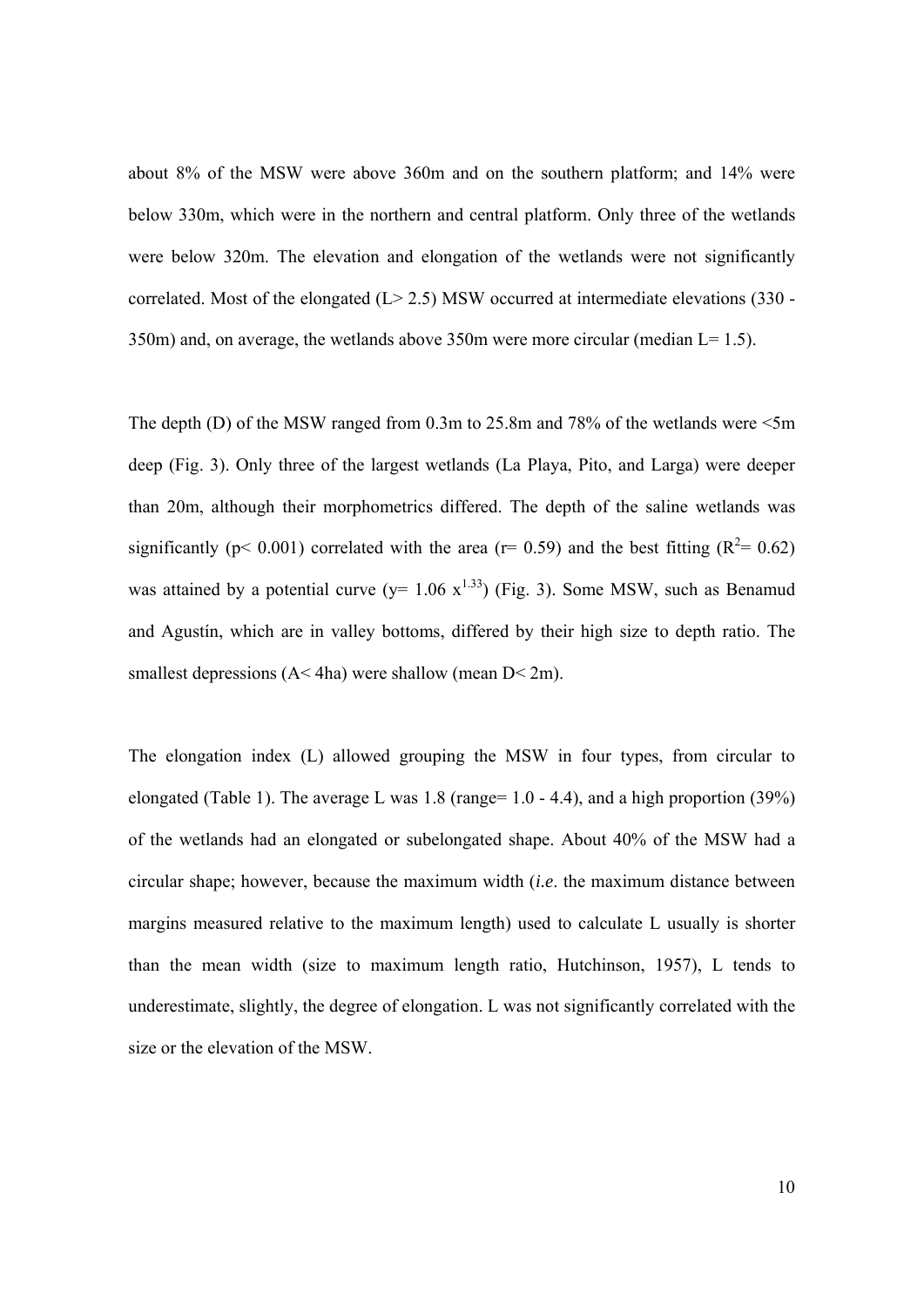The average margin irregularity index (M) of the MSW was  $1.27 + 0.2$  SD (range=  $1.02$  -1.83), and M was significantly ( $p < 0.001$ ) correlated with the elongation index ( $r = 0.55$ ) and depth ( $r= 0.45$ ). Using the criteria of Hutchinson (1957) and Timms (1992), about 11% of the MSW had a perfect doline geometry (1.00  $\leq M \leq$  1.25), and 29% had 1.25  $\leq M \leq$ 1.50, which indicated dolines modified by deflation. The shapes of the remaining (60%) MSW were very close to subcircular.

The PCA analysis for the seven physiognomic descriptors analyzed (A, E, L, D, M, P, and V) produced clear results (Table 2). The varimax PCA revealed that the three first components, with eigenvalues  $\geq 1$ , accounted for 77% of the total variability of wetlands physiognomy. The variability explained by each descriptor with these three factors was high for all the descriptors except for elongation (Table 2), ranging from 64% for depth up to 96% for elevation. Factor 1 was size, with the maximum contributions of perimeter and area, and showing their predictable positive intercorrelation. High PC1 values are related to large wetlands. Elevations showed a negative contribution, in agreement with the statistically significant negative correlation between area and elevation mentioned above. Elongation totally loaded on factor 2, showing an inevitable intercorrelation with margin irregularity index. Vegetation was the only variable supporting factor 3. This analysis identified the main physiognomic descriptors (A, E and V) and corroborated their direct correlations.

### **Playa-lakes and other wet saline basins**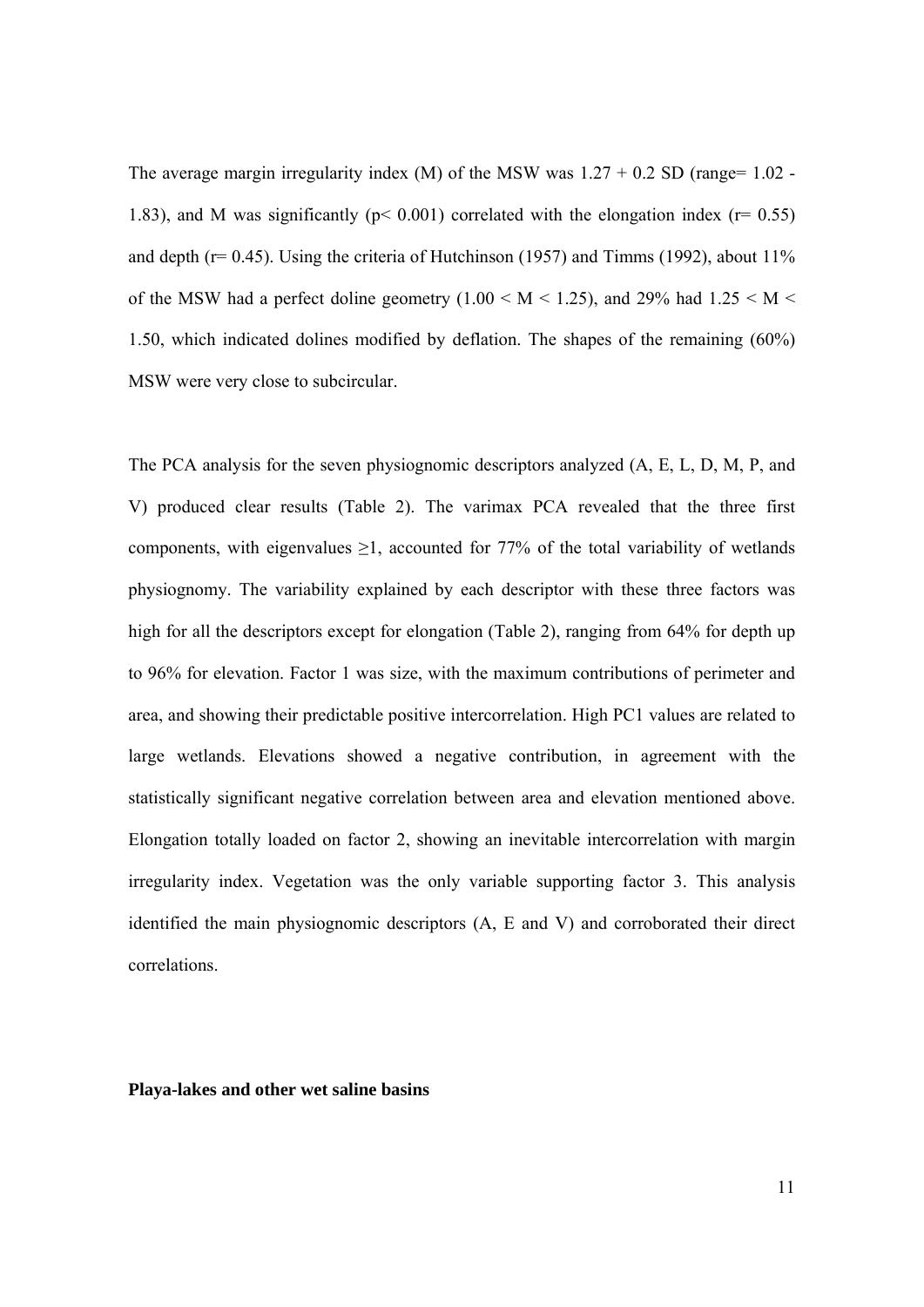Table 3 summarizes the main attributes of playa-lakes and the other wet saline basins. Almost 9% of the MSW were playa-lakes (Sensu Brière, 2000), which represented the most developed morphological expression of the geological processes. Their mean and median surfaces were  $0.47 \text{km}^2$  and  $0.27 \text{km}^2$ , respectively, and they are the most obvious depressions. A barren floor is their distinctive facies (Castañeda *et al.,* 2005), which was 30% - 84% of the total area of each playa. Playa-lakes were the product of an advanced stage of bedrock karstification and deflation. They were discharge playas (*sensu* Yechieli and Wood, 2002), although it is possible that brine percolated into the groundwater system (Samper-Calvete and García-Vera, 1998). The size of the playas and their drainage basins were not significantly correlated (Castañeda and Herrero, 2005).

From 1987 to 1990, the flooding frequencies of all the playas ranged from 40% to 82%, based on field monthly monitoring (Berga, 1993), and from 1993 to 1997, the flooding frequencies ranged from 48% to 78%, based on field weekly monitoring (Castañeda, 2002; Castañeda *et al.,* 2005). From 1984 to 2004, the water occurrence of playas based on remote sensing ranged from 40% to 100% (Herrero and Castañeda, 2009) . No relationship was found between the flooding frequencies of wetlands and their area and elevation. For the three periods surveyed using different temporal scales, The Salineta and La Playa wetlands, with a similar low elevation (325.1m), had the highest flooding frequencies, 100% and 85%, respectively.

The brines reach concentrations  $>400g$  L<sup>-1</sup>. Those harsh conditions prevent perennial halophytes from becoming established; however, where the flooding frequency is less, the floor is colonized by *Arthrocnemum macrostachyum*, which is the most salt tolerant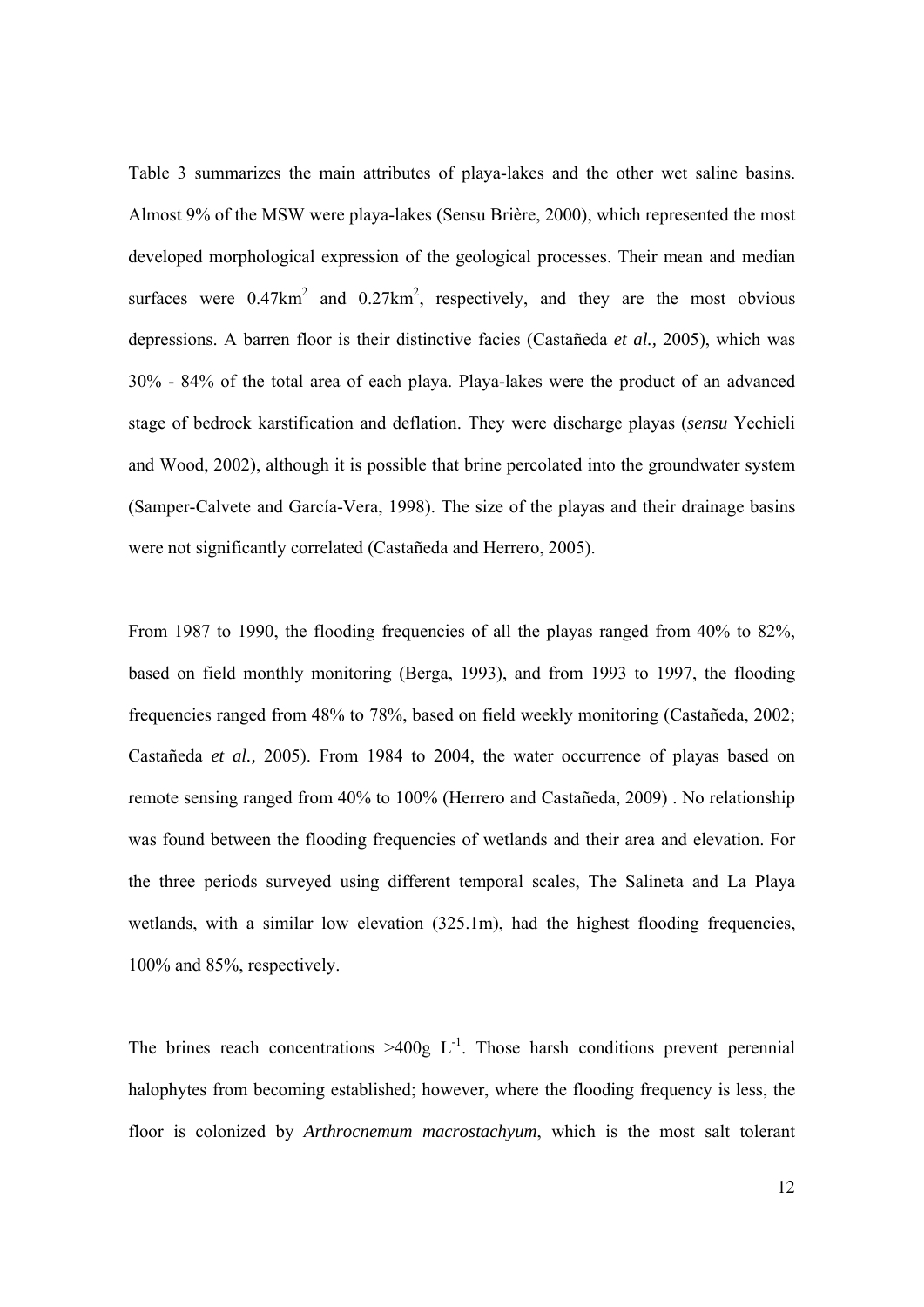perennial halophyte in Monegros (Herrero, 2008; Conesa *et al.,* 2011; Domínguez *et al.,* 2013a). Depending on the amount of precipitation, several wet-dry cycles per year are common in playa-lakes. Because of the unpredictable and rapidly changing moisture levels on the floors of the playa-lakes, they are most commonly colonized by hypersaline microbial mats and annual succulent halophytes (*Halopeplis amplexicaulis*) that can respond to changes in moisture by rapidly germinating, maturing, and setting seed. Perennial prairies are restricted to the margins of the playas where they extend into the lakes from a few to hundreds of meters. Nevertheless, the barren bottom of the playas can be covered by perennial halophytes after several successive dry years, as was the case of Agustín.

In the MSW, the playa-lakes were subcircular, and the mean elongation index (1.7) was slightly lower than the overall mean of the MSW. On average, the playa-lakes were 12m deep, and the deepest  $(\sim 25m)$  was the Pito wetlands, which is in the center of the platform. Many of the playas preserved a cusp-shaped morphology (Fig. 4A) with the cusp pointing upwind indicating unidirectional winds (Goudie and Wells, 1995). As noted by Pueyo (1978/79), the playas were usually flanked by a straight lee side transverse to wind formed by dunes (Fig. 4A). The flat playa floors may expose the bedrock in places at the base of the escarpment (Fig. 4C). The playa floor may be gradually deepened by end-currents erosion towards the leeside (Goudie and Wells, 1995). Under the high flooding frequency regime of the Salineta wetlands, this deepening reaches a bathymetry of ~90cm.

In 89% of the MSW, the expression of the hydrologic and geomorphic processes is not as advanced as in the playa-lakes. Those wetlands are less frequently flooded, similar to the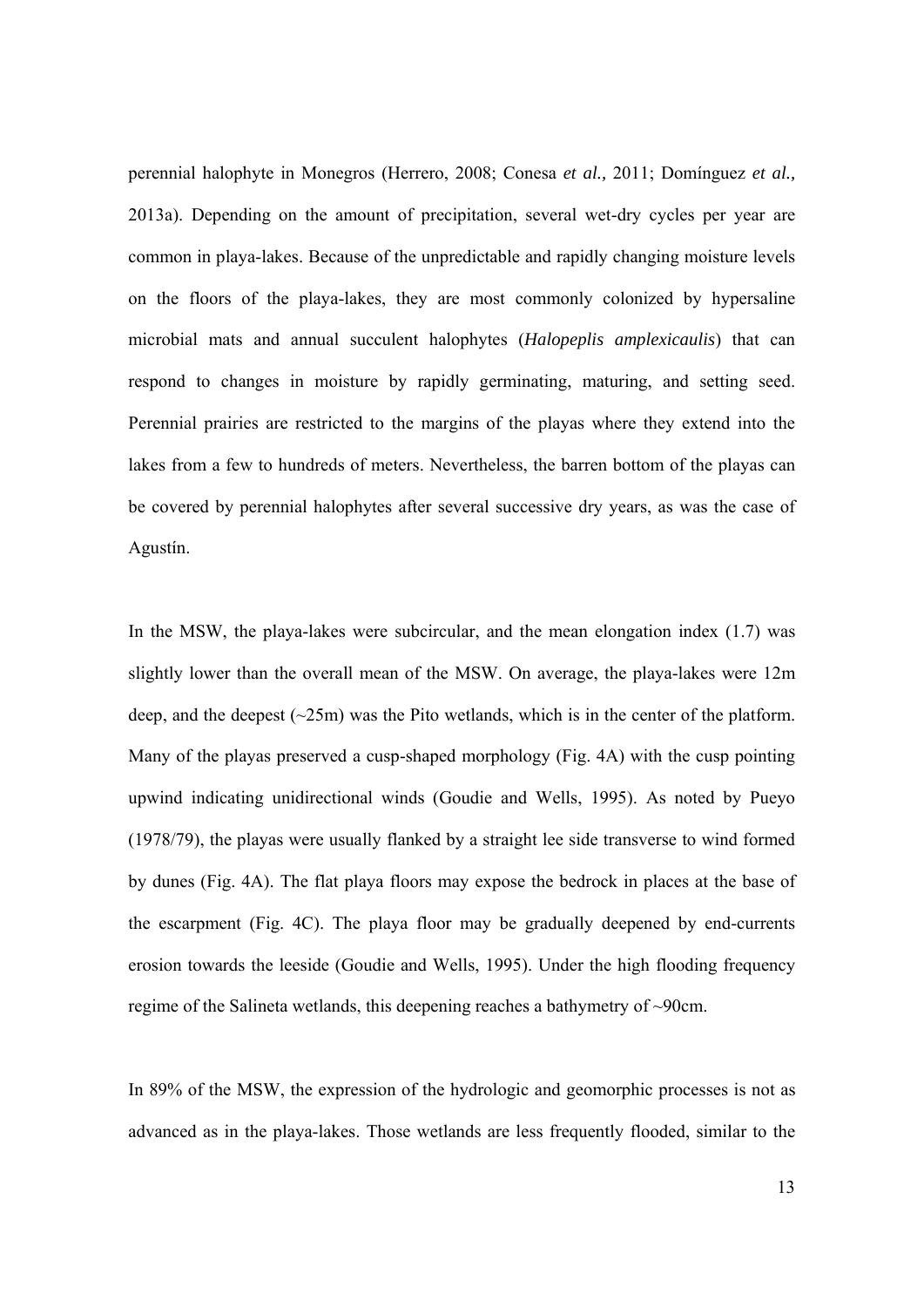crypto-wetlands found in coastal environments (Carreño *et al.,* 2008). Groundwater is responsible for their permanently wet soils and the occurrence of halophytes. The surveys of vascular flora were instrumental for identifying many of these wetlands. The mean M index (1.3) was within the range of dolines modified by deflation (Hutchinson, 1957; Timms, 1992). The wet saline basins had a mean depth markedly lower than that of playas, 5.8m. Several MSW occupied dolines forming a widened portion of flat-bottom valleys.

### **Distribution of the MSW**

The MSW are located in two hydrogeological systems (Salvany *et al.,* 1996), *i.e*. the upper and lower aquifer (Samper-Calvete and García-Vera, 1998). The North Endorhreic System (NES) in the northern section of the platform contains 23 wetlands, which are mainly fed by the upper water-table aquifer. Most of those wetlands are in basins that have been excavated in green lutites and are concentrated along the lithological contact between the western gypsum-rich lutites and the eastern carbonate-rich lutites. A few of the NES wetlands occur along the rather continuous thin key layer of red lutites (Fig. 5), which hinders leakage between the upper and lower aquifers (García-Vera, 1996). The South Endorheic System (SES) contains 126 wetlands, which are fed by the lower aquifer and are on a predominantly gypsum and limestone substrate.

At the scale of the geological map and the resolution of the elevation model, ten sectors were identified in this hydrogeological system. The ten resulting MSW groups are characterized by the predominant bedrock composition combined with the mean elevation (Table 4; Fig. 5). In Figure 6 the morphometrics and physiognomics of each group are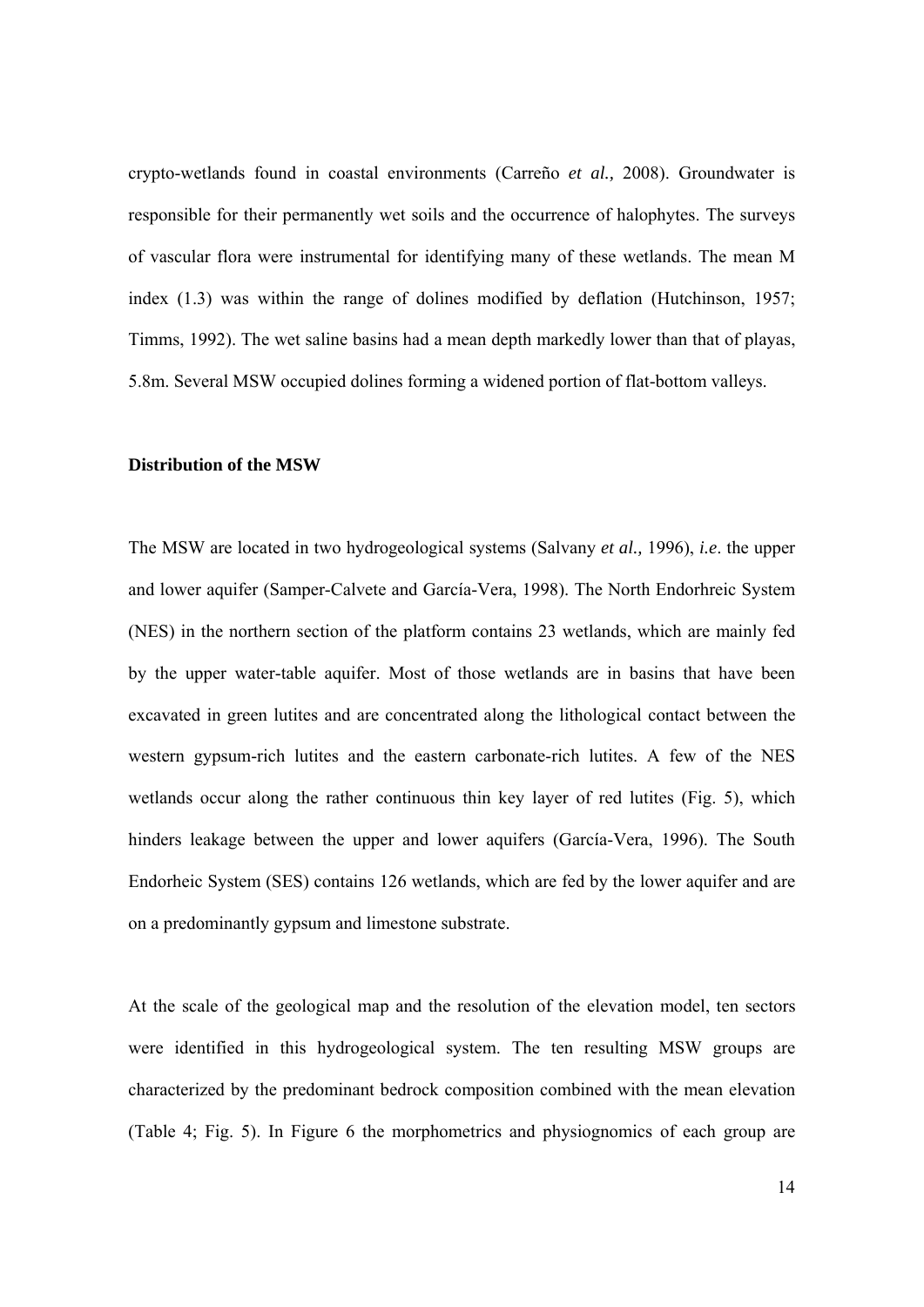presented for visual comparison using graphical methods (Chambers *et al.,* 1983) for exploratory data analysis (Tukey, 1977).

The NES contained three groups (S1G1, S1G2, and S1G3), which includes the most elongated (mean  $E = 2.2$ ) and the shallowest (mean  $D = 2.9$ m) wetlands. The S1G1 group was within the carbonate-rich lutites of the eastern NES and they had the largest mean area  $(\sim)$ 14ha) of the NES wetlands and the lowest mean elevation (327m a.s.l.) of all ten groups (Fig. 7). The S1G3 group was in the gypsum-rich lutites in the western section of the NES. At the base of the upper aquifer, the S1G2 group extended along the red lutitic key layer and had the lowest mean area (7.7ha) and the highest mean elongation ( $L = 2.5$ ).

About 86% (1641ha) of the total area of the MSW was within the SES, which contained seven groups (S2G1 to S2G7) whose proportion of limestone bedrock and the mean elevation increased towards the east. S2G1 and S2G2 had predominantly gypsum substrates and low mean elevations (333m and 331m a.s.l., respectively), whereas a limestone substrate and an intermediate-high mean elevation (350m a.s.l.) characterized the S2G5 group. The other four groups (S2G3, S2G4, S2G6, and S2G7) were on mixed substrates of gypsum and limestone. The wetlands that had the lowest elevations (Rebollón, Rollico, and Pito) were on gypsum-dominated substrates. All of the SES groups, except the gypsum reach S2G1 and S2G2 groups, were at higher elevations (mean= 350m) than the NES groups (mean= 333m a.s.l.).

The mean depth (D) of the SES wetlands (6.2m) was almost twice the mean depth of the NES wetlands  $(3.3m)$ . On average, the SES wetlands were subcircular (mean  $L = 1.7$ ) and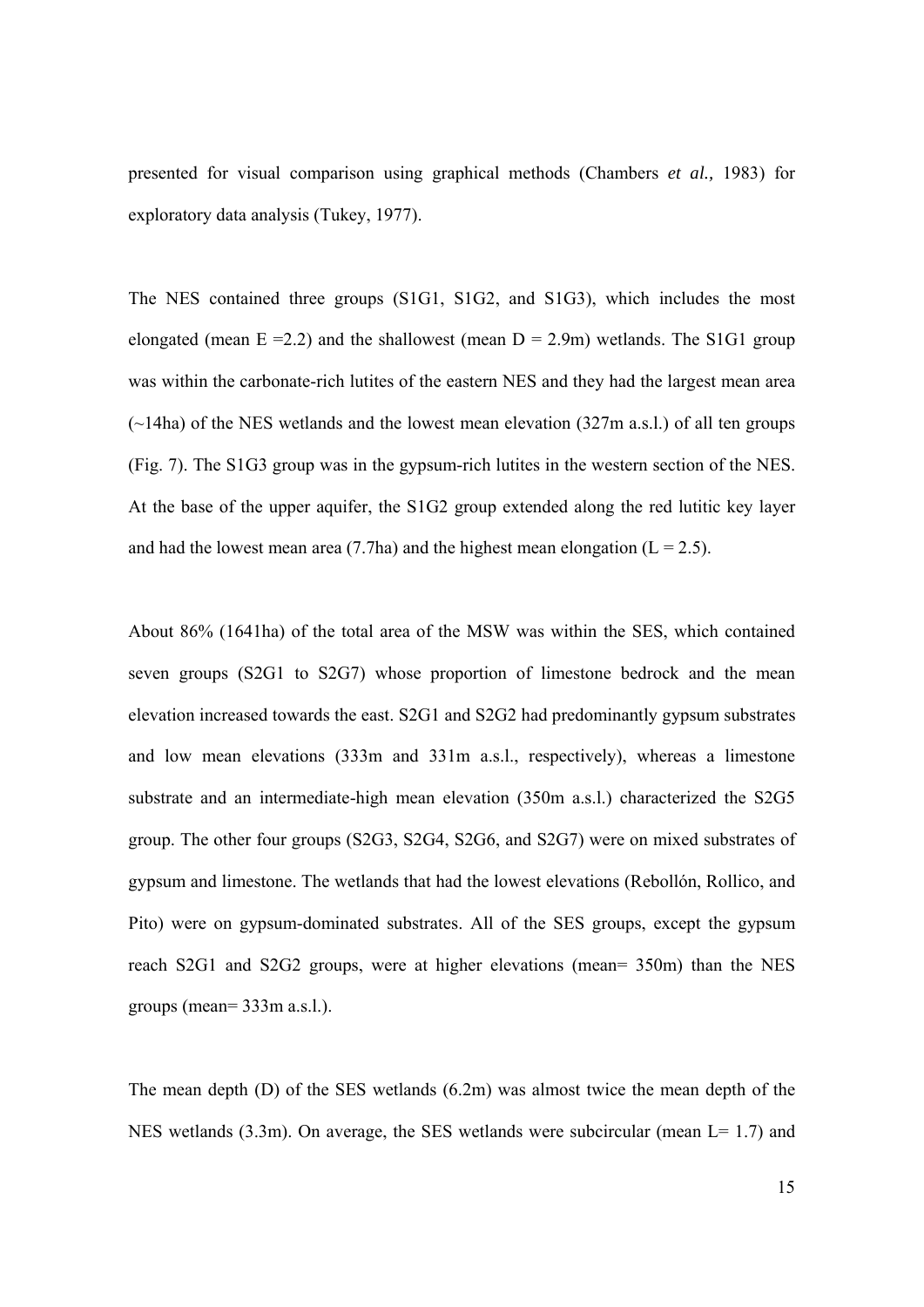the NES were elongated (mean  $L = 2.2$ ). The mean elongation index of the groups ranged from 1.5 to 1.8, and was highest in the S2G3 group. This group was in the west-central section, conspicuously aligned within NW-SE flat bottom valleys.

Excluding the La Playa wetlands (239ha), which was an order of magnitude larger than the other MSW, the mean size of the SES groups ranged from 7.9 to 31.1ha. The different median size of the NES (6.9ha) and SES wetlands (9.2ha) showed the dissimilarity of distributions and size heterogeneity of the two systems.

### **Classification of the MSW based on vegetation**

One hundred and fourteen (77%) of the wetlands had natural vegetation on their floors and/or on their slopes. The mean proportion of each wetlands covered by vegetation was 38%, and ranged from 22% to 63% for the groups of wetlands (Fig. 6). The proportion of the wetlands covered by vegetation was not correlated with the size or the elevation of the MSW. The wetlands  $\leq 0.20 \text{km}^2$  had the lowest proportions of ground covered byvegetation because their size makes them easier to plow. In 2011, about 35% of the MSW were plowed and, 42%of those, had more than half of their area plowed.

Halophytes, both perennials and annuals, were present in 91 (61%) of the MSW. The halophytes are often associated with halonitrophilous plants. The presence / absence of specific vegetation communities allowed clustering the MSW into eight categories (Fig. 5) of decreasing flooding frequency/soil moisture, and soil salinity (Table 5). The available soil data shown in Table 5 corroborate this gradation. Category 1 encloses the typic playa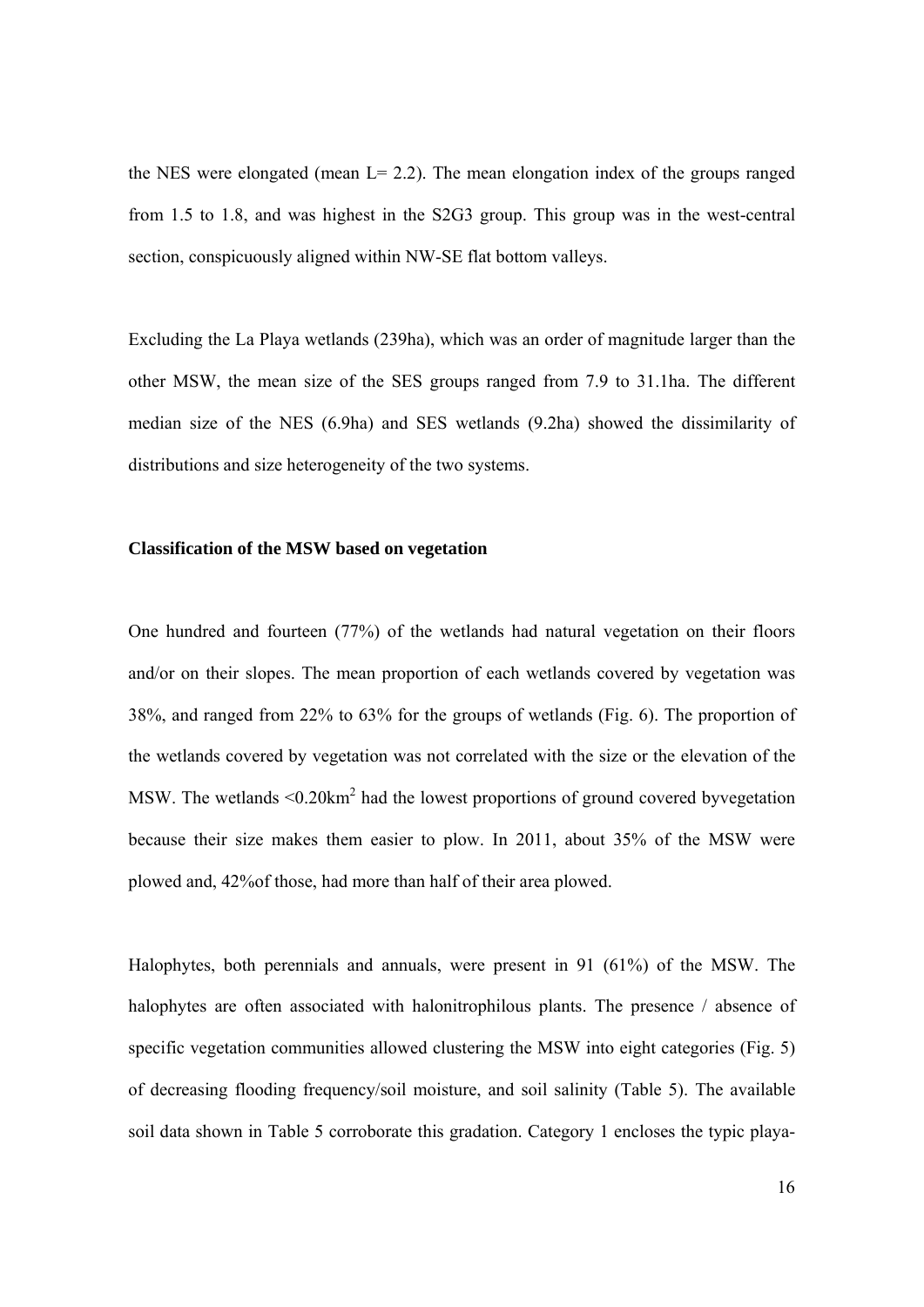lakes, *i.e*. wetlands characterized by the occurrence of the most tolerant plants to both soil salinity and flooding. Most playa-lakes concentrate in the sectors of the platform having low mean elevation (S1G1, S2G1, and S2G2) (Fig. 5). The distribution of the wetlands other than category 1 does not reveal any association with the geologic sectors. The relative amount of wetlands of category 8 in S1G2 is due to antropogenic factors, *i.e*. the on-going transformation of this area into irrigation.

The saline wetlands belonging to the categories 2 through 4 (Table 5) were characterized by the occurrence of perennial halophytes which are less tolerant to flooding. The soil moisture at the bottom of these wetlands is ensured by the proximity of the groundwater, frequently <1m. Non flooded wetlands were classified as crypto-wetlands ss. Cryptowetlands types I and II correspond to the presence and absence of pioneering annual halophytes, respectively. The less conspicuous saline wetlands have subtle margins difficult to delineate in the field. They are the most heavily degraded wetlands being partially (category 7) or totally plowed (category 8).

From category 1 to category 8, the mean elevation increased whereas the percentage of vegetation, depth, area, and margin irregularity decreased. The vegetation communities of the first four categories were diagnostic of saline wetlands. Overall, the soil salinity of wetlands floors was beyond the tolerance of any common cultivated plant.

**Key geological features for the distribution of wetlands: confining lutites and valleys network**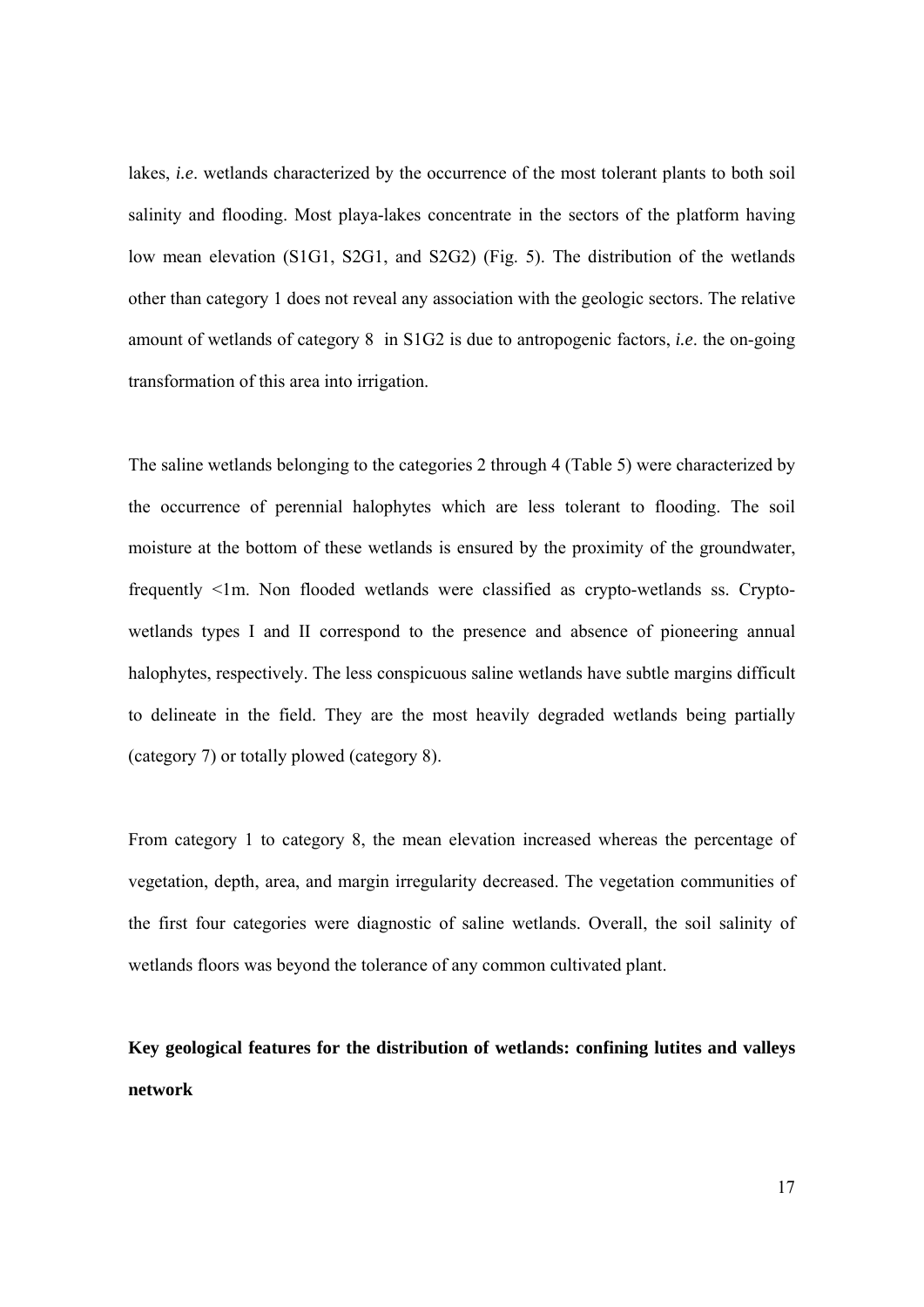The wetlands and flat-bottom valleys are prominent morphodynamic elements of the platform landscape. Typically, the wetlands formed strings, juxtaposed, and coalesced to form uvalas, and a few remained isolated. Wetlands were aligned with valleys or were at their bottoms, which reflect the strong influence of main joint-set orientation, NW-SE, in the Miocene bedrock (Arlegui and Soriano, 1998) which affects: i) the distribution of depressions and valleys, and ii) the orientation of the maximum length of the wetlands. The influence of the secondary joint-set orientation, NE-SW (Arlegui and Soriano, 2003) on the development and the morphology of the wetlands is especially evidenced in the southwestern sector of the platform by the playa-lakes which developed their maximum length in the NE-SW orientation (*e.g.* Camarón and Rollico), and by the NE-SW alignment of wetlands within each group (Fig 5).

The predominant NW-SE orientation of the valleys and wetlands coincides with the NW-SE direction of the prevailing winds and the contour of the water table modeled by Samper and García-Vera (1998). The common lateral changes of the lithological facies (Quirantes, 1978) suggest the influence of lithological changes on the distribution of the wetlands. This is evidenced by the NES wetlands spread along the contact line between the two lutitic facies.

Some of the straight infilled valleys that cross the NES system have a rather continuous and parallel or subparallel drainage pattern typical of materials that have low permeability and vegetation-free terrain. Most of those valleys flow into closed depressions at the SES system. This ending of valleys at swallow holes is a frequent geomorphological feature of gypsum karst areas (Sauro, 1996; Ford and Williams, 2007). Moreover, a ghost drainage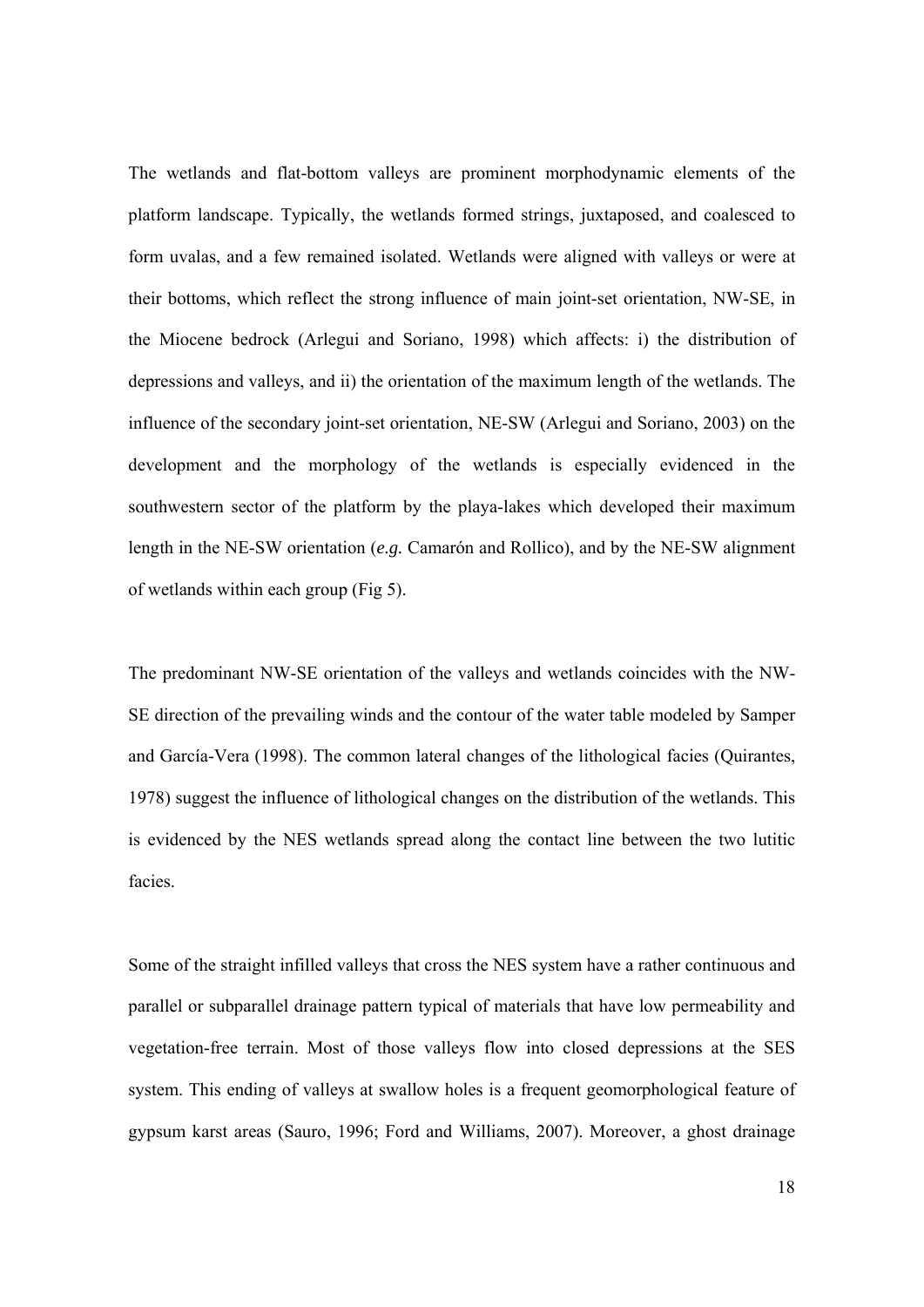pattern (Fig. 5), apparent in many aligned wetlands, was inferred from digital terrain models. The largest NW-SE flat bottom valleys extend >10km toward the border of the platform and are noticeable in the field. A few of the valleys are oriented along the NE-SW secondary trend of regional joints. The largest dolines (La Playa, Pueyo, and Pito) were at the confluence of the two join sets, in the central platform. They were at a low elevation (320m) and were the deepest (>25m).

The floors of 13 of the SES wetlands were underlain by the impermeable red lutitic key layer (Solà and Costa, 1997). Most of those "red-lutites" wetlands were subelongated (mean  $E= 1.8$ ), of variable size and depth, and had high elevations because of the slight (1<sup>o</sup>-2º) northward tilting of the platform.

#### **DISCUSSION**

## **Updated inventory and delineation of the MSW**

The integration of historical and current data from various sources yielded a map that identified 149 saline wetlands in Monegros that, collectively, were highly consistent with the 130 dolines and the infilled valleys with Holocene materials drawn in the geological maps of Ramírez (1997) and Solà and Costa (1997), and completed the early sketch of Balsa *et al.* (1991) containing 99 wetlands non georeferenced. The morphology of the basins exhibited several degrees of excavation which ranged from small hollows and smooth depressions to distinct sinkholes that were  $>20m$  deep. The topographic data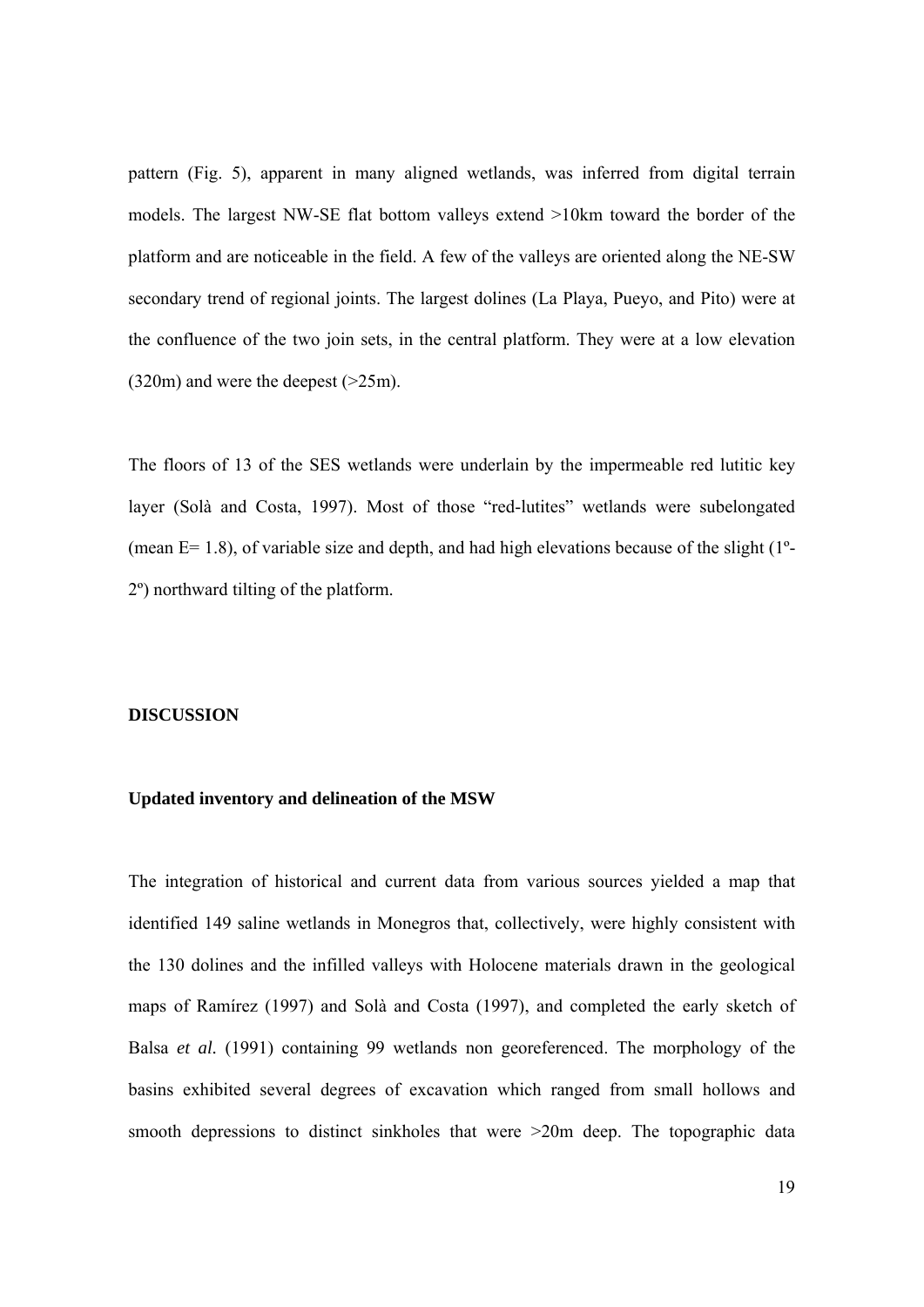derived from the digital elevation models provided subtle topographic details that were not discernible in the field. Aerial photography is a valuable resource for identifying the potential locations for wetlands based on soil surface colors and textural differences in the images, most of them undetectable by eye in the field.

The elevation range where most wetlands concentrated  $(\sim 30 \text{m})$  nearly coincided with the thickness of the gypsum-rich unit (40m, Salvany *et al.,* 1996) bounded by the two red lutite layers (Figs. 1; 5), and with the elevation range where the saturated levels concentrated (Berga, 1993). The flooding frequency of wetlands (with highest values in Salineta and La Playa), as extracted form field surveys and remote sensing, was consistent with the discharge areas identified using hydrogeological modeling (García-Vera, 1996; Samper-Calvete and García-Vera, 1998). The lack of relationship between the flooding frequencies of wetlands and their size and elevation suggested that flooding frequency can be related with their location along preferential groundwater flows.

Hydrology, soils, and vegetation are the factors that permit the delineation of wetlands, even in arid environments (Brostoff *et al.,* 2001); however, centuries of agriculture, land consolidation in the 1980s, and the development of new irrigation systems make it difficult to delineate wetlands in Spain. Saline wetlands are recognized easily on soil maps because of their distinctive soils, which differ considerably from the soilscapes of plains and slopes (Castañeda et al., 2010; Moret-Fernández *et al.,* 2013). In the absence of soil maps, the presence and nature of the vegetation aids the identification and delineation of wetlands. A persistent, shallow, fluctuating saline water table at the bottoms of the MSW, even when surface water is not present, maintains the high soil salinity, which varies spatially as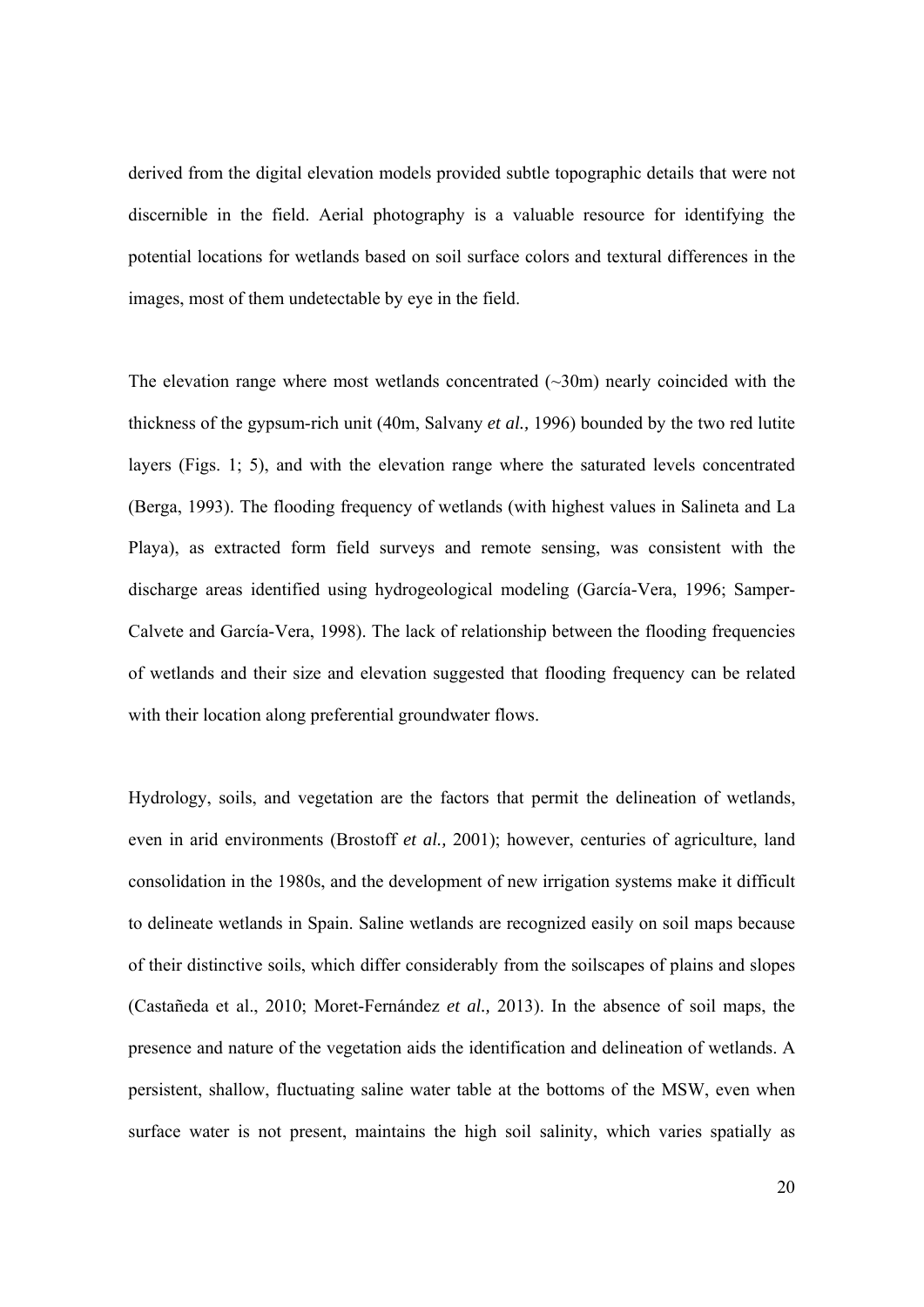reflected by the distribution of plant communities. The halophilous vegetation was a diagnostic criterion for many wetlands identification. The surveys of vascular flora were essential in substantiating previous inventories and the information in historical aerial photography, and for delineating the wetlands and identifying crypto-wetlands that had degraded morphologies. Probably, the inventoried wetlands surface is a minimum estimate if it is assumed that the visible wetlands margins have shrunk because the vegetation has been removed. In those areas, soil salinity transects and electromagnetic induction surveys (Serrate, 2009) can overcome the problems of ambiguous indicators of wetlands function.

The proportion of the platform covered by wetlands in Monegros was similar to the proportion found in a stretch of the Ebro River Valley 70km upstream that was covered by alluvial sinkholes and is also on the Zaragoza Gypsum Formation (Galve *et al.,* 2009). In that area, the hydrological setting and formation mechanisms differ from the MWS, particularly, the influence of alluvial aquifers and the centuries-old practice of surface irrigation using unlined ditches. On the platform of the MSW, a significant, continuous water input into the evaporitic bedrock was absent until 2011, although irrigation systems were going to operate in half of the platform. Thus, an increase in bedrock dissolution might occur in response to irrigation, especially because of: i) the exposed, densely fractured bedrock, ii) the shallow calcareous and gypseous soils, and iii) an increase in the water dissolution potential caused by the mixing of fresh irrigation water  $(<0.1dS \text{ m}^{-1})$  and the existing hypersaline groundwater  $(>100dS \, \text{m}^{-1})$ .

The mean size of the MSW (13ha) was greater than the average size of the playas in the High Plains (7.6ha) (Smith, 2003), though wetlands density was similar (0.7 and 0.4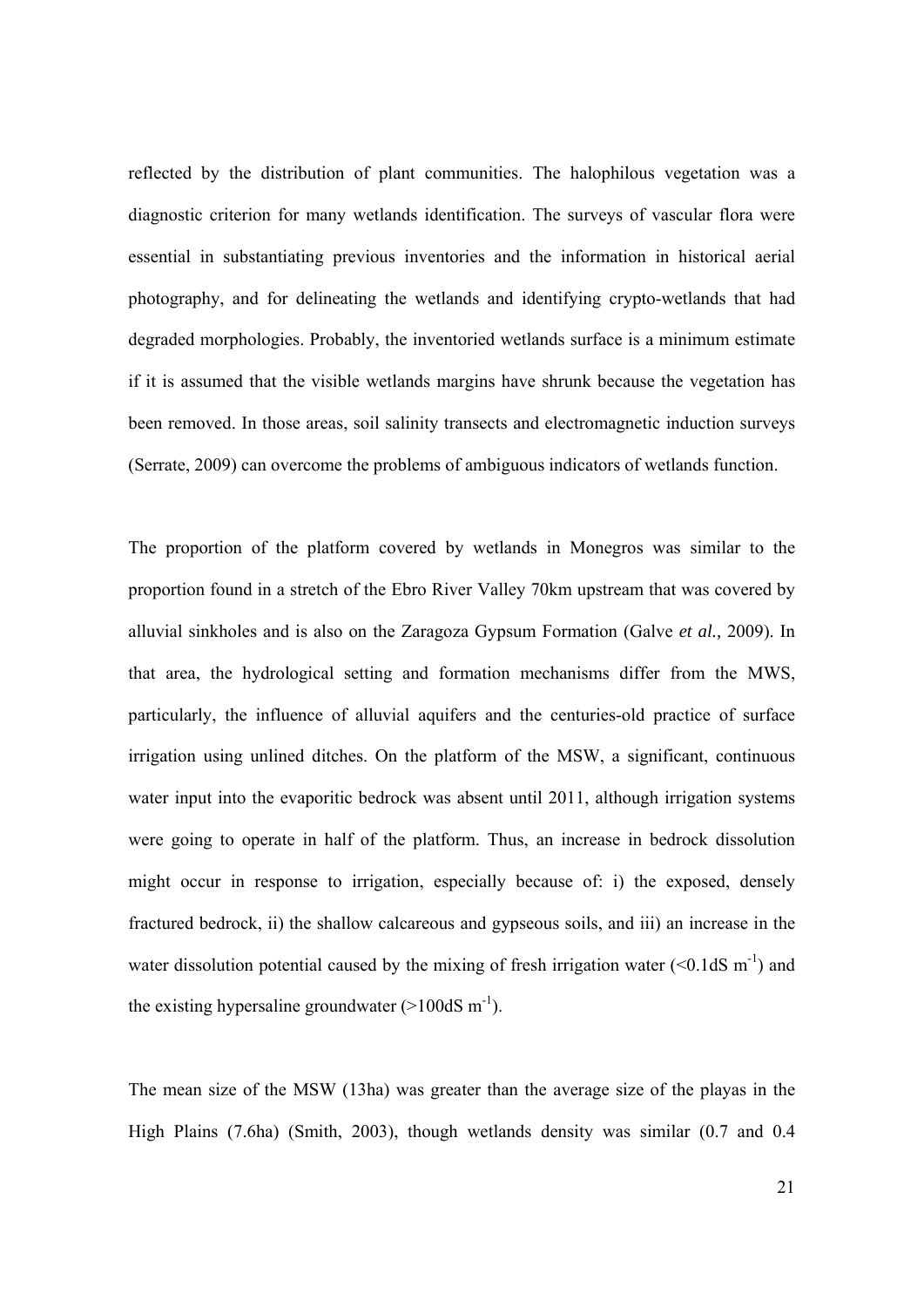playas/km<sup>2</sup> for MSW and the High Plains, respectively). In contrast, the MSW density was much lower than the densities reported by Gracia-Prieto (1991) (6.5-35 dolines/ $km^2$ ) in other Spanish karstic doline fields on limestone. The relatively high proportion (9%) and mean size (13ha) of the Monegros wetlands compared to limestone karstic doline fields (Gracia-Prieto, 1991) is a result of intense karstification over a moderately small area  $(\sim 220 \text{km}^2)$ , probably, enhanced by the solubility of gypsum in the Monegros area, which can be favored by the occurrence of lithogenetic fissures (Klimchouk and Andrejchuk, 1996).

The predominantly subelongated shape of the MSW reflects their origin and a geometry strongly influenced by fractures, which is unlike the High Plain playas roundness caused by surface runoff (Sabin and Hollyday, 1995). A relationship between the area of the wetlands and the lithology did not exist because of the presence of interbedded gypsum, limestone, and clay facies, and the frequent lateral and vertical shifts in the facies throughout the platform (Quirantes, 1978). Large depressions were common in platform sectors where gyprock was predominant, and the two wetlands groups (S2G5 and S2G7) that had the smallest average sizes formed in platform sectors where limestone predominated (Figs. 1; 5).

The excavating of the basins is expected to be limited once impermeable layers are reached. The 14 MSW with floors that reached the impermeable red lutitic layer that underlies the SES did not share common hydrological features. Those "red-lutites wetlands" included playa-lakes and wet depressions that were twice as deep as and larger (most >20ha) than the average MSW.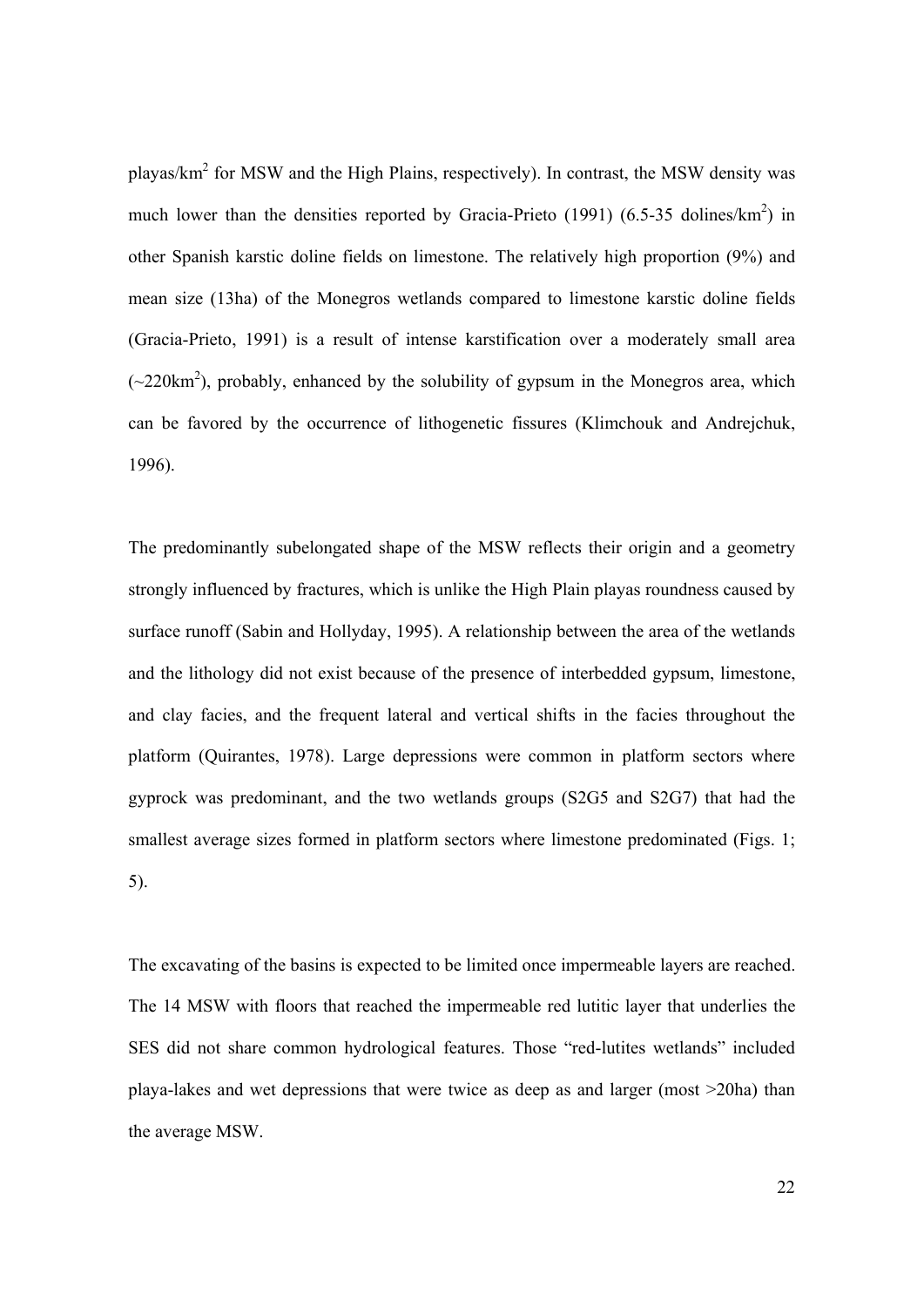## **Wetlands relationships and causal factors**

The PCA analysis pointed out the correlations between the individual variables and suggests that a higher number of variables will probably give enhanced weighted factors and decrease the redundancy on basins geometry (Table 2). Intra-group variation in depth, elongation, and vegetation cover (Fig. 6) explains the lack of significant differences in the geometric attributes of the basins. Significant differences in morphometrics only occurred between sectors that had very dissimilar values. Unlike the elevations of the MSW, which are stable, those geometric features were altered by anthropogenic factors (Castañeda and Herrero, 2008). Many differences between sectors arise from elevation (Fig. 6). Based on Tukey's Test at p< 0.005, elevation differed significantly between the wetlands which were on limestone rich sectors (S2G3 through S2G7 groups), and those which were on a gypsum rich substrate in S2 (S2G1 and S2G2) and most S1 wetlands. The S2G7 group, which had the highest mean elevation, differed significantly from the other groups.

In Monegros, the origin and development of the basins in a mixed carbonate and gypsum karst is strongly influenced by the lithology of the bedrock. Overall, the depth and elevation of the wetlands were not correlated; however, when analyzed within sectors (with S1 groups pooled), each fit a power function of the form  $y = a x^b$ , with *x*: excavation depth, *y*: elevation, and *b*: ranging from -0.005 to -0.031. Power functions have been widely used in landform studies to correlate variables (Denizman and Randazzo, 2000). In Figure 7, the curvatures were similar among all of the groups except S1 and S2G5. The pronounced curvature of the S1 system indicates the strong effect of elevation on depth, and the flat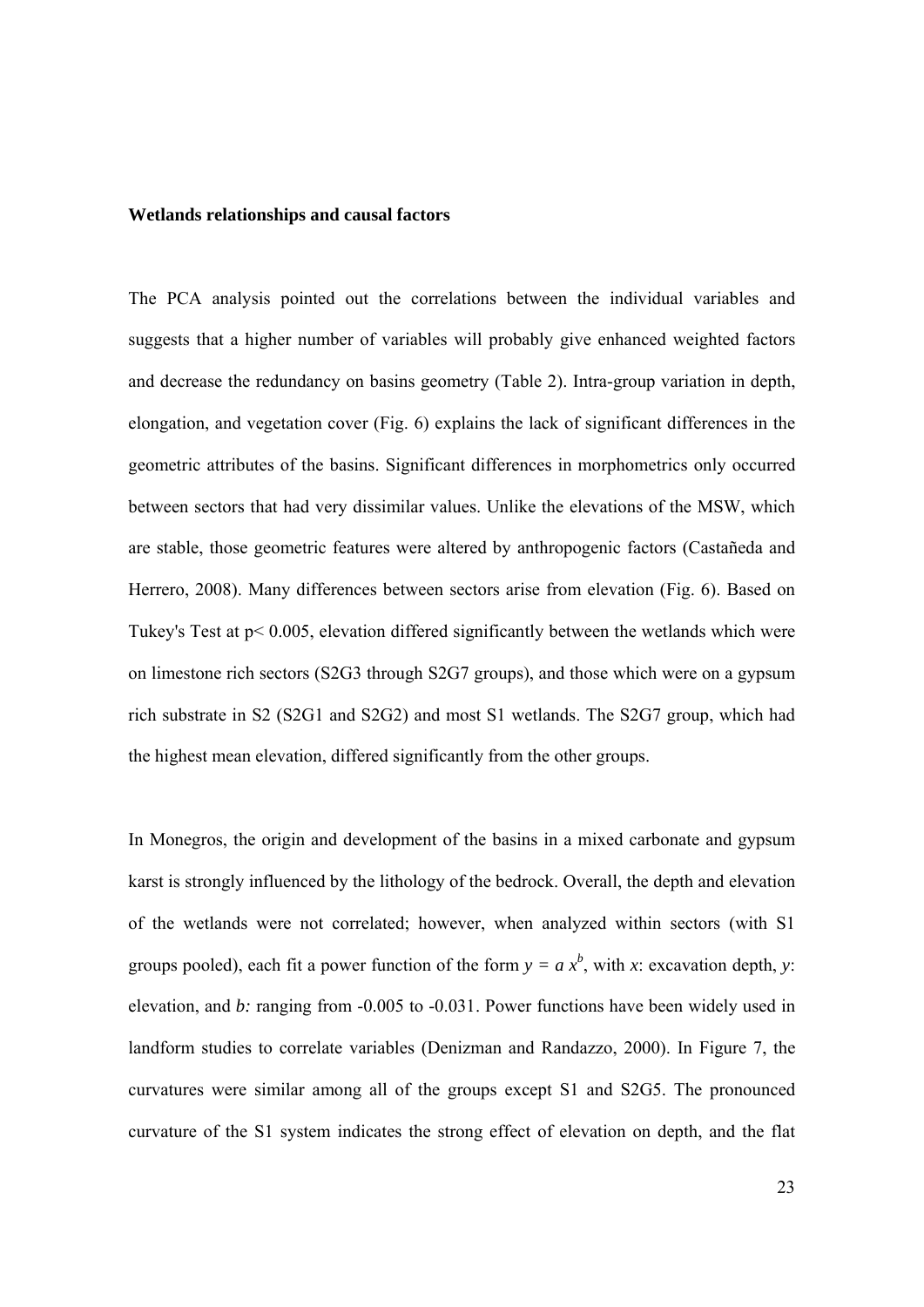curve of the S2G5 group indicates the weak relationship between those parameters. The lutite-rich substrate and the elongated shape  $(L= 2.1)$  of the wetlands in the S1 groups contrasted the predominant limestone substrate and pronounced circularity (L= 1.47) of S2G5 wetlands, probably, because of differences in the mechanisms of excavation. The S2G5 wetlands developed by limestone dissolution with negligible deflation and runoff, while the lutitic substrate of the S1 wetlands is prone to deflation, and runoff can be more intense because they are at relatively low elevations.

In addition, the wetlands groups differed in how well they fit their curves. The limestonerich groups S2G6 and S2G7 ( $R^2 = 0.73$ ) and the gypsum-rich group S2G1 ( $R^2 = 0.64$ ) exhibited the best fit. All the other groups had  $R^2$  < 0.50. The strong fit of some of the groups suggested that their behaviors were similar, possibly because of their relatively homogeneous substrates. The dissimilarity between the S1 and the S2 groups is consistent with the grouping in two different systems and with the hydrological role of the key layer of red lutites between the NES and SES wetlands (Fig. 5).

The power function family observed in our study was consistent with the hypothesis of Sánchez *et al.* (1998) which posited that depressions enlarge with age and maturity, and involve dissolution of the bedrock and subsidence. In addition, that model applies to basin size, which increased with depth (Fig. 3). Most of the deep playa-lakes were at low elevations; however, shallow basins were not restricted to the highest elevations. The model was applicable only within groups (Fig. 7) which emphasizes the heterogeneity of the platform, demonstrated by hydrogeologists (García-Vera, 1996).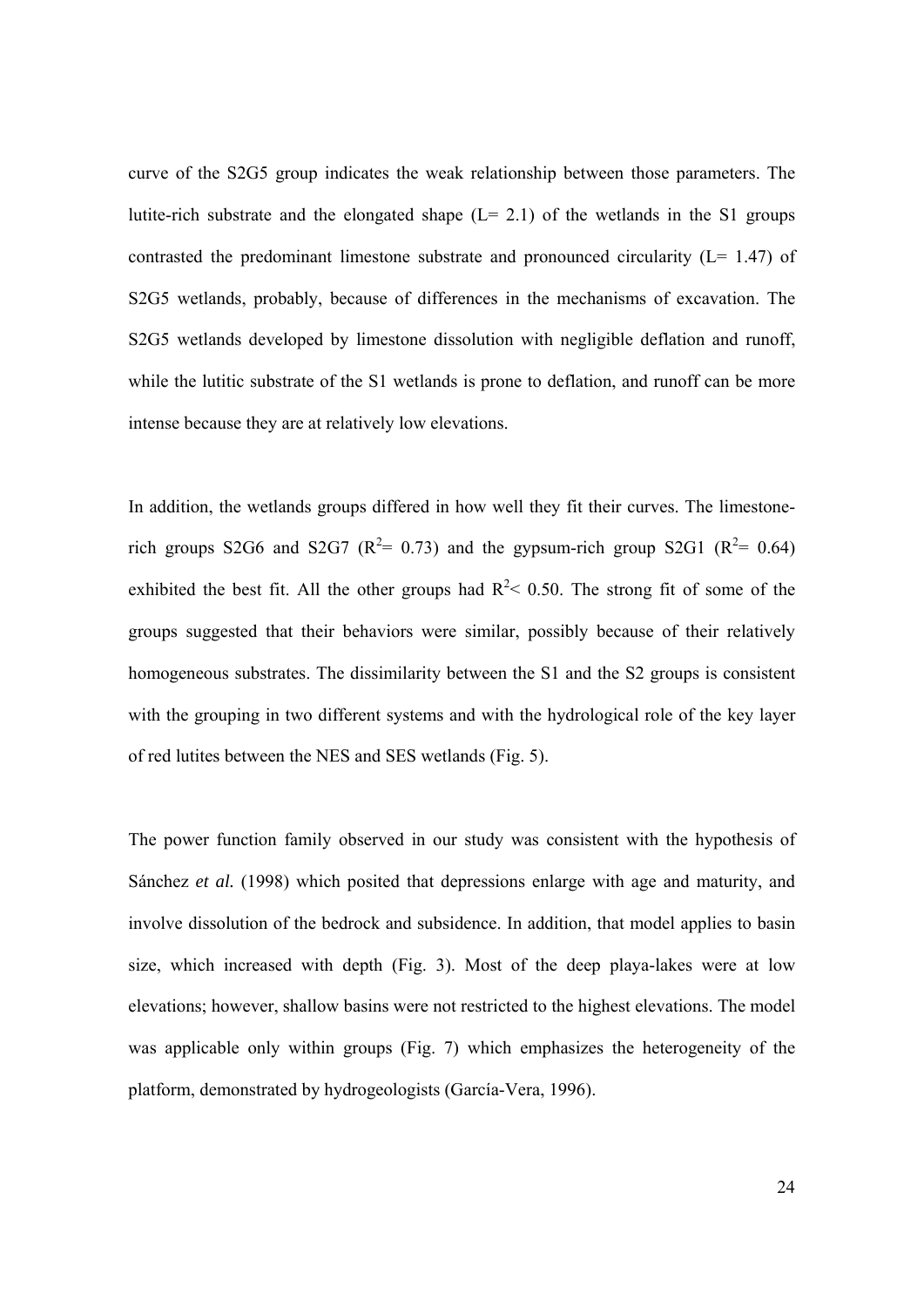In contrast with the intra-group variation of the ten geologic groups of MSW (Fig. 6; Table 2), the eight vegetation-based groups of MSW (Fig. 5; Table 4) were significantly different in vegetation percentage ( $p < 0.01$ ), flooding frequency ( $p < 0.001$ ), and depth ( $p < 0.05$ ), denoting intra-group homogeneity. This finding relies on the difference in scale between the pattern of the geologic groups, determined by long-lasting geomorphic processes, and that of the vegetation-based groups which is based on a much faster process related with the establishment of the plant communities. In regard with this, the correlations between the mean morphometrics of the vegetation-based groups of MSW were more evident. The flooding frequencies of the MSW groups showed a significant ( $p < 0.001$ ) negative correlation with their elevations ( $r=$  -0.879), and a significant ( $p<$  0.001) correlation ( $r=$ 0.939) with their sizes (Fig. 8), indicating that wetlands maturity and function were better expressed on the largest dolines and at lowest elevations.

The percentages of vegetation were significantly correlated with depth ( $r = 0.757$ ,  $p < 0.05$ ), and with perimeter ( $r= 0.718$ ,  $p< 0.05$ ) and margin irregularity ( $r= 0.839$ ,  $p< 0.01$ ). These relationships (Fig. 8) indicate that the conservation of the vegetation is controlled by the deepness and the irregularity of the dolines shape, in consistence with the fact that the destruction of the vegetation has been more intense in shallow dolines.

## **Distribution patterns of the MSW and implications**

The flat-bottom infilled valleys, most of which did not have a creek, were difficult to identify *in situ* because of the relatively smooth topography and the agricultural imprint. The continuous detailed topography provided by digital elevation models along with aerial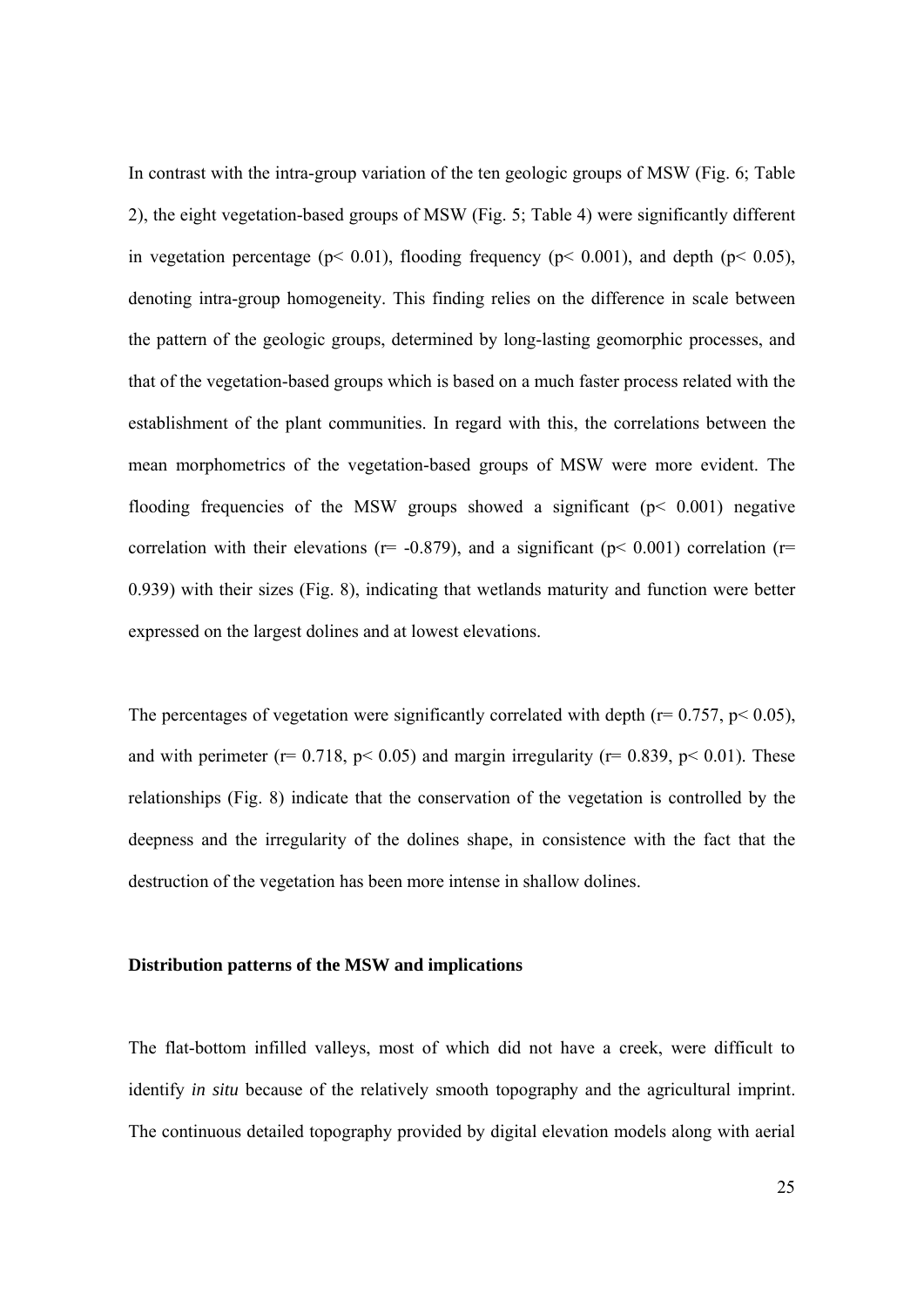photographs are advantageous in identifying the network of valleys, the association valleysdolines, and the chains of dolines in the nearly horizontal platform landscape. Wetlands associated with valleys result from the "drying up" of pre-existing valleys (Sauro, 1996; Ford and Williams, 2007). Similar associations of dolines-valleys occur elsewhere in the Ebro Basin, when a very low structurally-controlled topographic gradient occurs. In Monegros, the valleys did not appear active because downstream run-off was scarce and the infilling has been dated to the Late Pleistocene-Holocene in nearby areas (Sancho *et al.,* 2011). The capturing of the surface drainage network by small dolines has been evidenced in other areas by the alignment of dolines and sinkholes as the only evidence of the original fluvial drainage (Calaforra and Pulido-Bosch, 2003). However, no overall patterns could be determined in other gypsum karst areas as in Southern Spain (Calaforra and Pulido-Bosch, 1999) where a chaotic structure prevails without alignment of the principal axes of the dolines.

In applying the classical endorheic model to the platform in Monegros, most of the previous authors assumed that the MSW were isolated basins because of the absence of surface hydrological connections. Nevertheless, the analysis of the MSW patterns reveals a defined infrastructure based on the dry valleys network, indicating that a subsurface connection exists between depressions and dry valleys, as suggested by: i) the alignments of the basins following joints in continuity and combined with infilled valleys, ii) the large size of the recharge area of some of the MSW (Agustín, 5km long, García-Vera, 1996), and iii) the mineralogical (Mees *et al.,* 2011, 2012) and hydrological (Castañeda and Herrero, 2005) similarities between neighboring wetlands. Previous hydrogeological studies (Berga,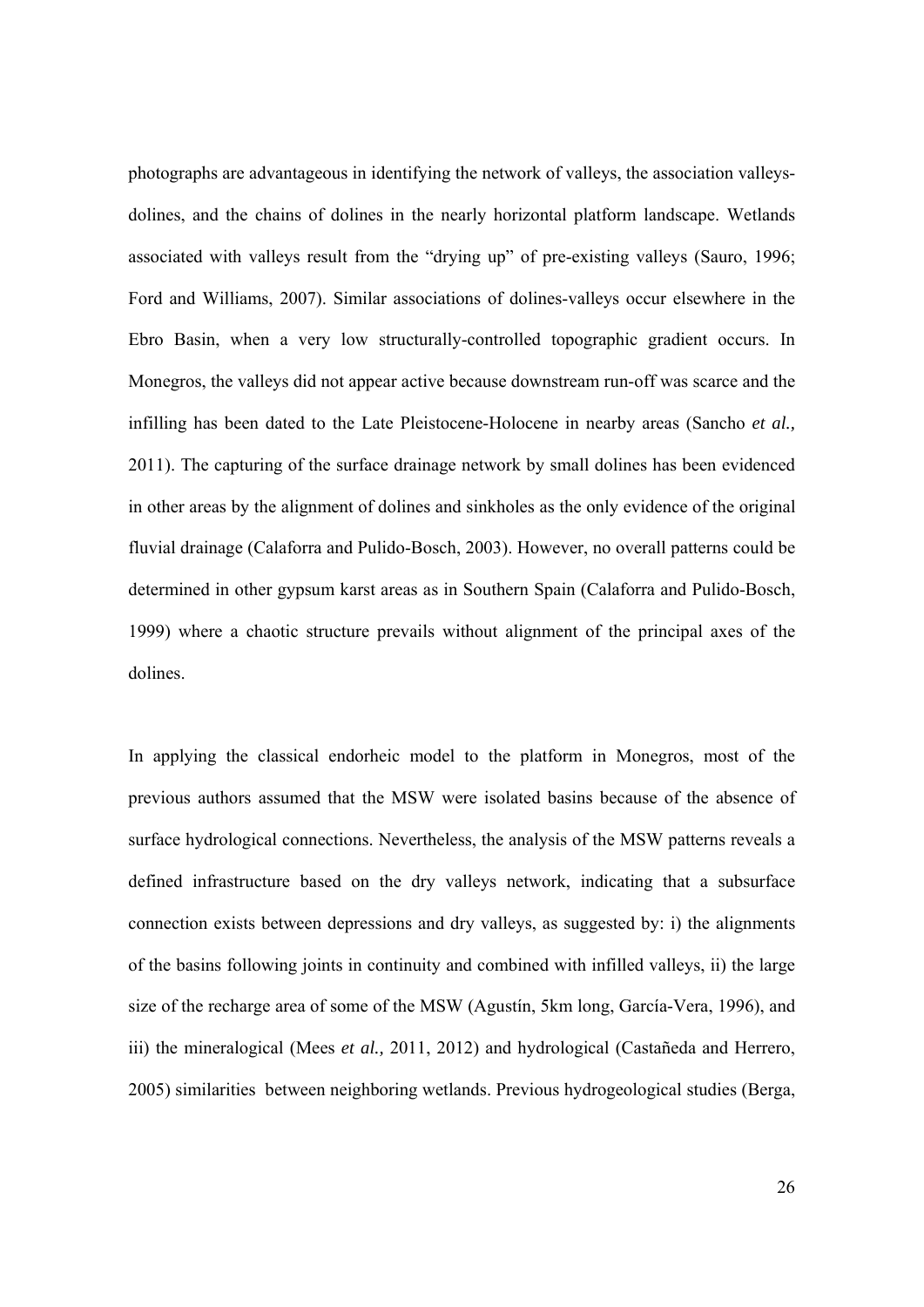1993; Álvarez, 1996; Samper-Calvete and García-Vera, 1998) demonstrated preferential flows through subsurface layers.

## **CONCLUSION**

Our wetlands classification based upon abiotic (geology) and biotic (habitats) features was an approximation to the delineation of land units. The present study has provided saline wetlands grouping for functionality, thus, simplifying the platform system and reducing the apparent complexity of habitats capable of rapid change over time and space. The morphometric analyses of the basins indicated the platform is very complex because of the intricate geomorphic structure of the wetlands basins together with the network of infilled valleys. The spatial connection patterns between the MSW and the valleys network provide preferential ways for water flows. Our grouping of MSW in different sectors related to geological and vegetation features provide a predictable relationship of surficial processes with otherwise complex and undetectable hydrological connectivity. A better understanding of the MSW distribution patterns can support the design and management of irrigation schemes. Heavy ecological effects of water application can be foreseen even in the areas excluded of irrigation, due to the internal connection between wetlands.

A hypothesis for the entire platform should include the current distribution of wetlands in Monegros and a model based on karstic erosion that preferentially removes gypsum and develops wetlands and valleys. This approach would help to explain and to predict the hydrological dynamics.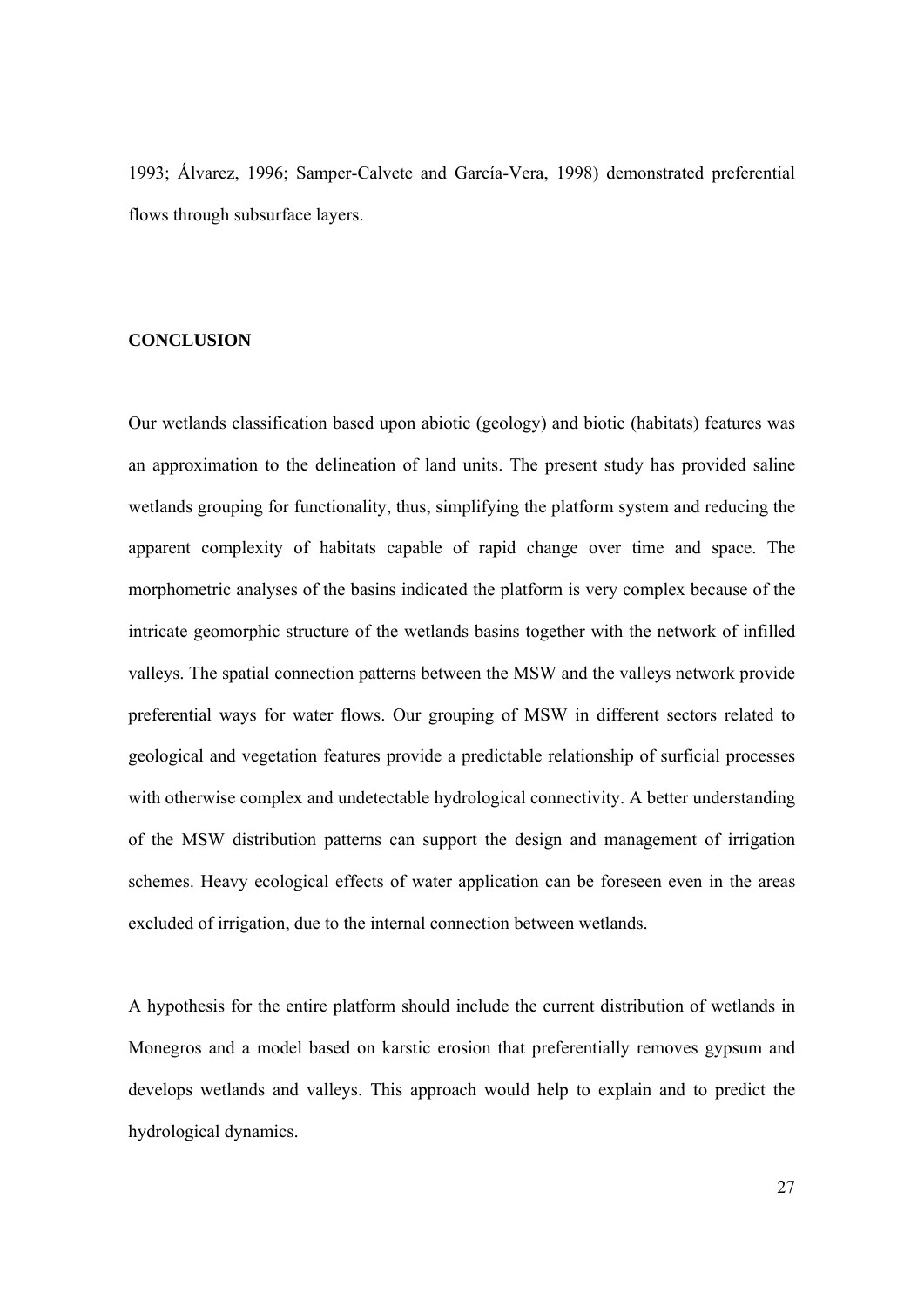Our approach can be implemented in other regions around the world for integrating the geological and ecological factors driving the evolution of wetlands. Sound generalizations about the wetlands in Monegros and their distribution will allow the development of management guidelines and will be helpful for the soil surveys needed to reconcile the protection of wetlands with the new on-farm irrigation developments.

### **ACKNOWLEDGEMENTS**

This study was part of project AGL2012-40100 funded by the Spanish Government, and 2012/GA-LC-036. First author was co-financed with European Social Funds.

#### **REFERENCES**

- Álvarez, M., 1996. Estudio hidrogeológico complementario de los sectores VII, IX, XI y ampliación a los sectores X y XII de la zona regable de los Monegros II (Zaragoza y Huesca). Informe final, Tomo I-Memoria. Madrid (Spain), Ministerio de Agricultura, Pesca y Alimentación, Dirección General de Planificación y Desarrollo Rural, 102pp.
- Arlegui, L.E., Soriano, M.A., 1998. Characterizing lineaments from satellite images and field studies in the central Ebro basin. International Journal of Remote Sensing, 19, 3169-3185.
- Arlegui, L.E., Soriano, M.A., 2003. An example of a comparison between Thematic Mapper and radar images in the central Ebro basin. International Journal of Remote Sensing, 24, 457-474.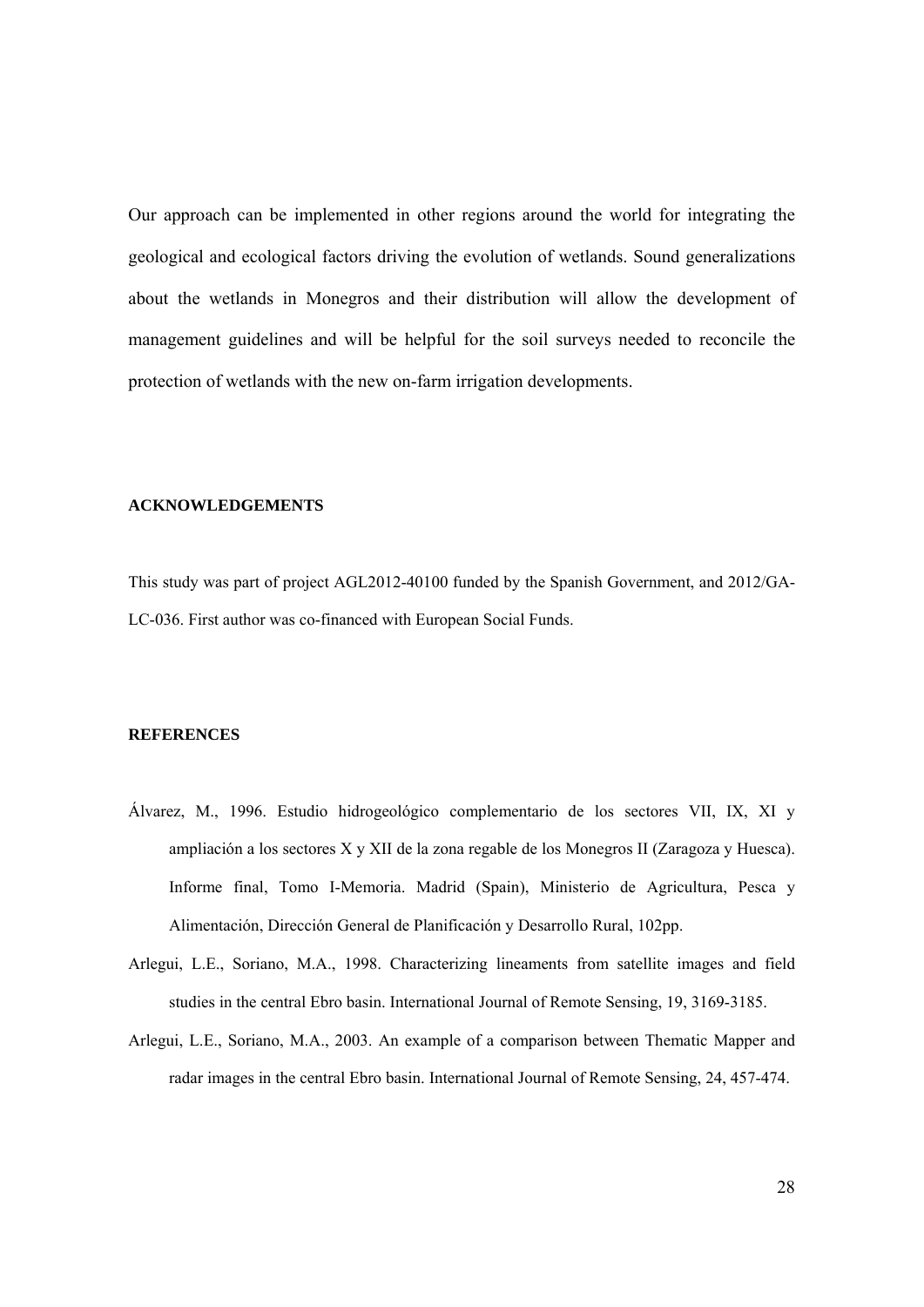- Balsa, J., Guerrero, C., Pascual, M.L., Montes, C., 1991. Las saladas de Bujaraloz-Sástago y las saladas de Chiprana: riqueza natural de Aragón. Empelte, 7, 1-30.
- Benito, J.L., 2011. Cartografía de los hábitats CORINE de Aragón. Lista de hábitats de Aragón, v. 4.09. Monografías de Botánica Ibérica, 7, 90pp. Available at http://www.jolube.net/
- Berga, A., 1993. Relaciones clima-agua-suelo-subsuelo en Monegros II. Doctoral Thesis. Spain, University of Lleida, 392pp.
- Bowler, J.M., 1986. Spatial variability and hydrologic evolution of Australian lake basins: analogue for Pleistocene hydrologic change and evaporite formation. Palaeogeography, Palaeoclimatology, Palaeoecology, 54, 21-41.
- Brière, P.R., 2000. Playa, playa lake, sabkha: Proposed definitions for old terms. Journal of Arid Environments, 45, 1-7.
- Brostoff, W., Lichvar, R., Sprecher, S., 2001. Delineating playas in the Arid Southwest. A literature review. ERDC TR-01-4. 25pp.
- Calaforra, J.M., Pulido-Bosch, A., 1999. Gypsum karst features as evidence of diapiric processes in the Betic Cordillera, Southern Spain. Geomorphology, 29, 251-264.
- Calaforra, J.M., Pulido-Bosch, A., 2003. Evolution of the gypsum karst of Sorbas (SE Spain). Geomorphology, 50, 173-180.
- Carreño, M.F., Esteve, M.A., Martínez, J., Palazón, J.A., Pardo, M.T., 2008. Habitat changes in coastal wetlands associated to hydrological changes in the watershed. Estuarine, Coastal and Shelf Science, 77, 475-483.
- Castañeda, C., 2002. El agua de las saladas de Monegros estudiada con datos de campo y de satélite. Zaragoza, Consejo de Protección de la Naturaleza, 158pp.
- Castañeda, C., García-Vera, M.A., 2008. Water balance in the playa-lakes of an arid environment, Monegros, NE Spain. Hydrogeology Journal, 16, 87-102.
- Castañeda, C., Herrero, J., 2005. The water regime of the Monegros playa-lakes as established from ground and satellite data. Journal of Hydrology, 310, 95-110.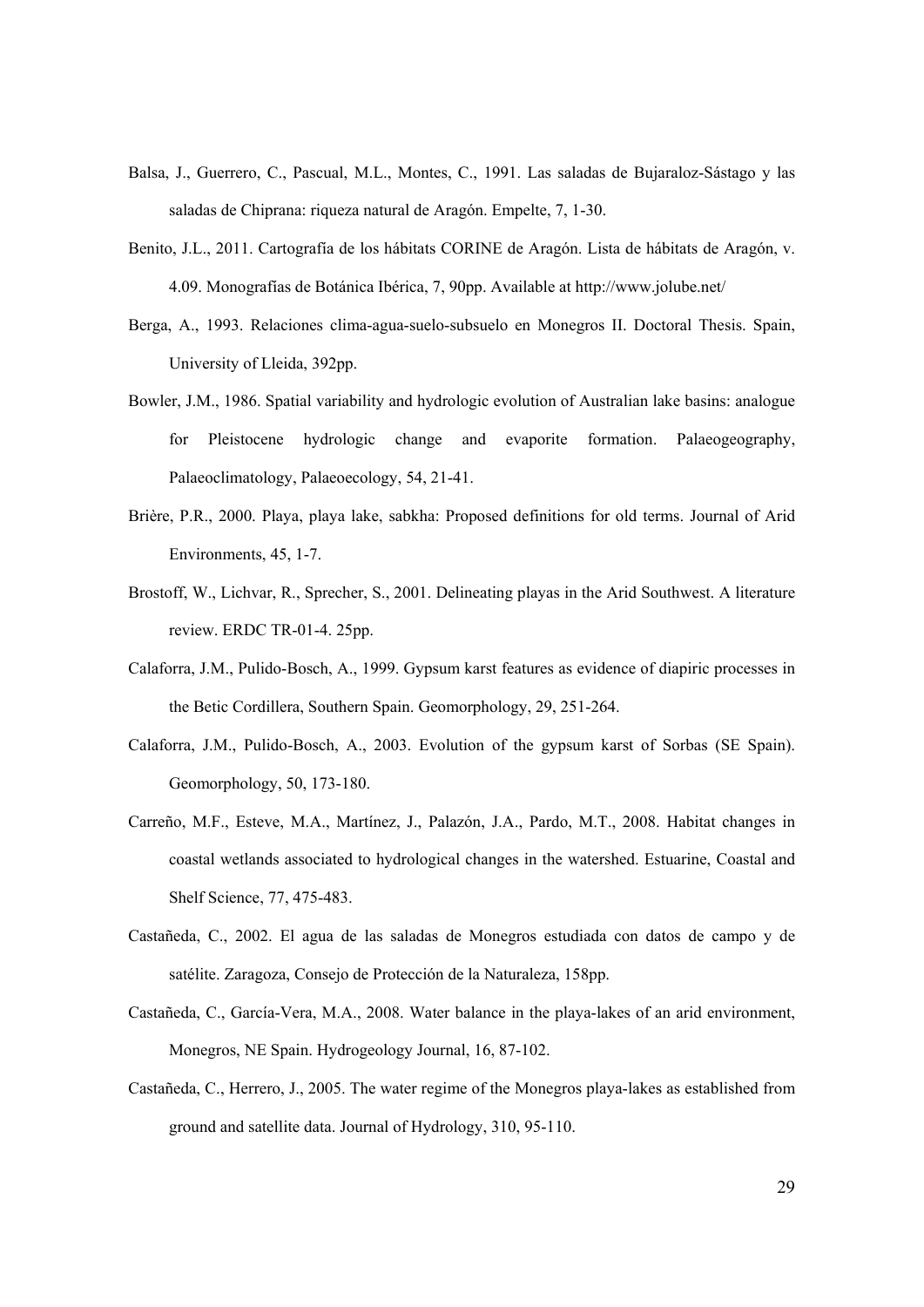- Castañeda, C., Herrero, J., 2008. Assessing the degradation of saline wetlands in an arid agricultural region in Spain. Catena, 72, 205-213.
- Castañeda, C., Herrero, J., Casterad, M.A., 2005. Landsat monitoring of playa-lakes in the Spanish Monegros Desert. Journal of Arid Environments, 63, 497-516.
- Castañeda, C., Mendez, S. Herrero, J., Betrán, J., 2010. Investigating soils for agri-environmental protection in an arid region of Spain. In: Zdruli, P., Pagliai, M., Kapur, S., Faz, A. (eds.). Land Degradation and Desertification: Assessment, Mitigation and Remediation. Springer-Verlag. ISBN: 978-90-481-8656-3.
- Chambers, J.M., Cleveland, W.S., Kleiner, B., Tukey, P.A., 1983. Graphical Methods for Data Analysis. Chapman and Hall, New York.
- Commission of the European Communities, 1991. CORINE Biotopes Manual. Habitats of the European Community. Office for Official Publications of the European Communities, 426pp.
- Conesa, J.A., Castañeda, C., Pedrol, J., 2011. Las saladas de Monegros y su entorno. Hábitats y paisaje vegetal. Zaragoza (Spain), Consejo de Protección de la Naturaleza de Aragón, 539pp.
- Dantín, J., 1929. Localización de las zonas endorreicas de España. Memorias de la Real Sociedad Española de Historia Natural, XV, 829-836.
- Day, M., 1983. Doline morphology and development in Barbados. Annals of the Association of American Geographers, 73, 206-219.
- Dantín, J., 1942. Distribución y extensión del endorreísmo aragonés. Estudios Geográficos, 3(8), 505-595.
- Denizman, C., Randazzo, A.F., 2000. Post-Miocene subtropical karst evolution, lower Suwannee River basin, Florida. Geological Society of America Bulletin, 112, 1804-1813.
- Domínguez, M., Castañeda, C., Herrero. J., 2013a. Two microenvironments at the soil surface of saline wetlands in Monegros, Spain. SSSAJ, DOI:10.2136/sssaj12.0014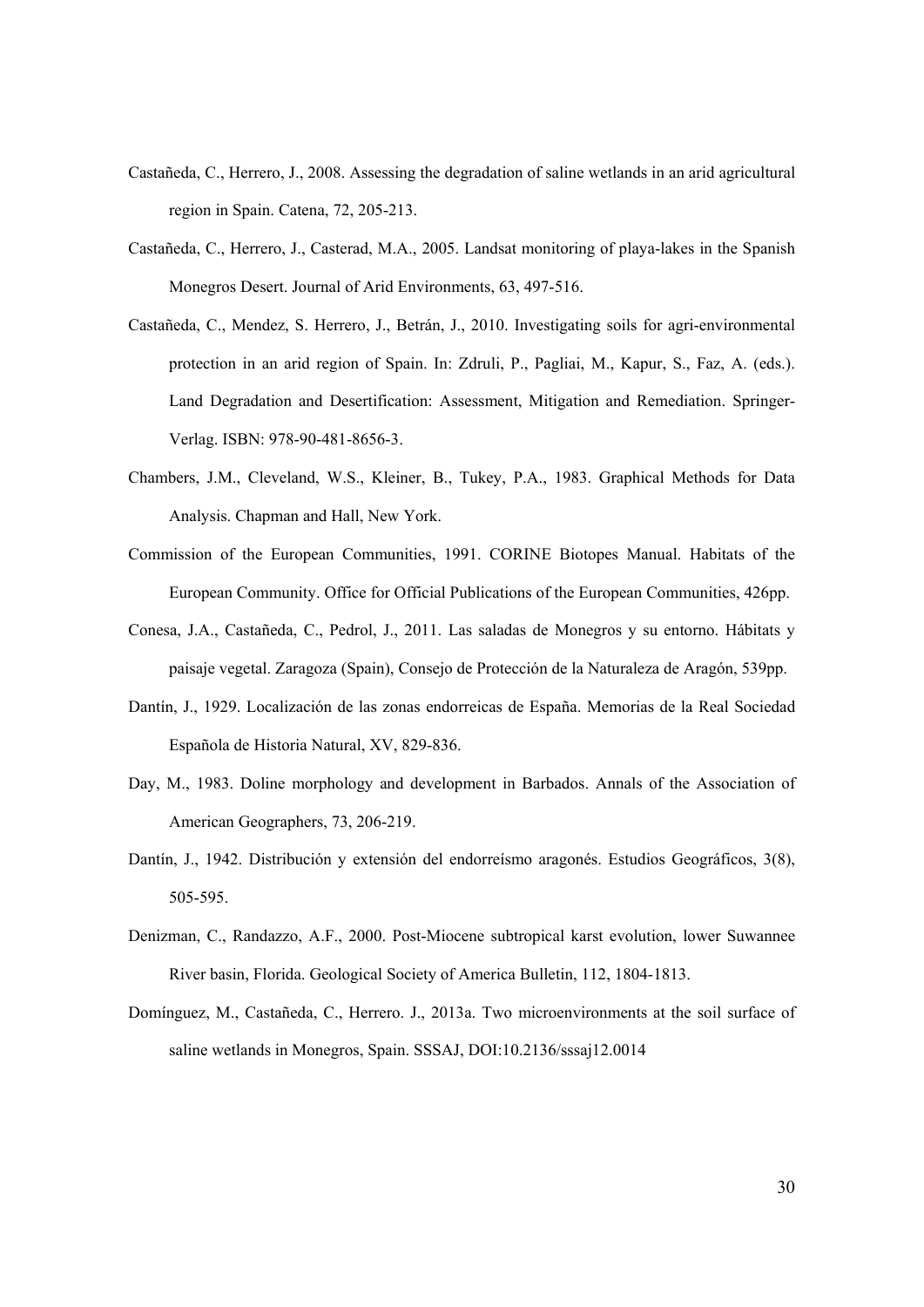- Domínguez, M., Herrero, J., Castañeda, C., 2013b. Saline wetlands fate in inland deserts: an example of eighty years decline from Monegros, Spain. Land Degradation and Development, DOI: 10.1002/ldr.1122.
- Dugid, A., Barnetson, J., Pavey, C., Albrecht, D., Risler, J., McNellie, M., 2002. Wetlands in the arid Northern Territory. A report to Environment Australia on the inventory and significance of wetlands in the arid NT. (Parks and Wildlife Commission of the Northern Territory, Alice Springs).
- Ford, D., Williams, P., 2007. Karst Hydrogeology and Geomorphology [Rev. ed.]. John Wiley & Sons Ltd., 562pp.
- Galve, J.P., Gutiérrez, F., Lucha, P., Bonachea, J., Remondo, J., Cendrero, A., Gutiérrez, M., Gimeno, M.J., Pardo, G., Sánchez, J.A., 2009. Sinkholes in the salt-bearing evaporite karst of the Ebro River valley upstream of Zaragoza city (NE Spain). Geomorphological mapping and analysis as a basis for risk management. Geomorphology, 108, 145-158.
- García-Vera, M.A., 1996. Hidrogeología de zonas endorreicas en climas semiáridos. Aplicación a los Monegros (Zaragoza y Huesca). Zaragoza, Consejo de Protección de la Naturaleza en Aragón, 297pp.
- González-Sampériz, P., Valero-Garcés, B.L., Moreno, A., Morellón, M., Navas, A., Machín, J., Delgado-Huertas, A., 2008. Vegetation changes and hydrological fluctuations in the Central Ebro Basin (NE Spain) since the Late Glacial period: saline lake records. Palaeogeography, Palaeoclimatology, Palaeoecology, 259, 157-181.
- Goudie, A.S., Wells, G.L., 1995. The nature, distribution and formation of pans in arid zones. Earth Science Reviews, 38, 1-69.
- Gracia-Prieto, J., 1991. Criterios de clasificación morfométrica de campos de dolinas. Cuaternario y Geomorfología, 5, 65-76.
- Gutiérrez-Elorza, M., Desir, G., Gutiérrez-Santolalla, F., 2002. Yardangs in the semiarid central sector of the Ebro Depression (NE Spain). Geomorphology, 44, 155-170.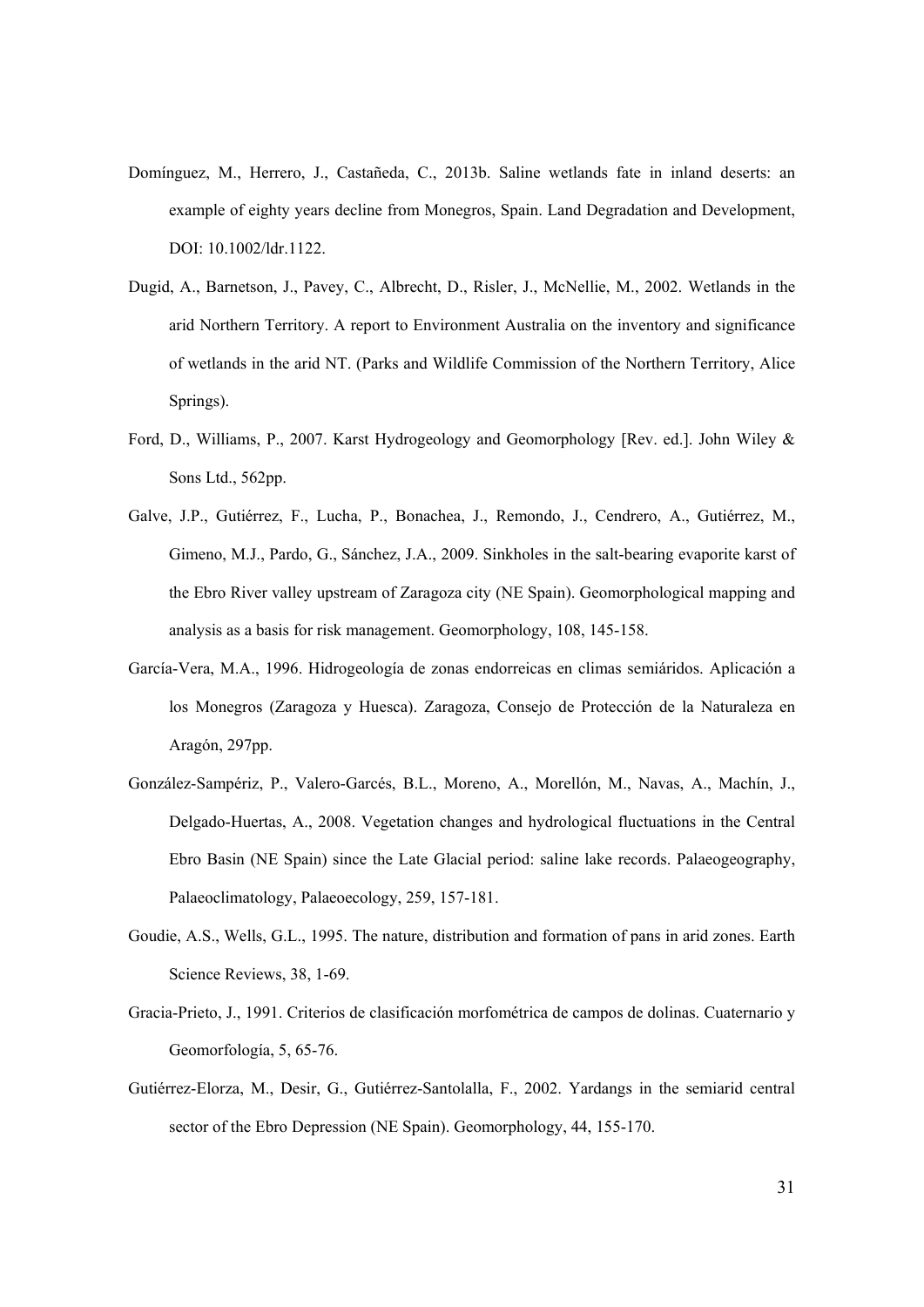- Herrero, J., 2008. Salinidad edáfica en varios salobrares de Aragón. Madrid, Memorias de la Real Sociedad Española de Historia Natural, Tomo IV, 164pp.
- Herrero, J., Castañeda, C., 2009. Delineation and functional status monitoring in small saline wetlands of NE Spain. Journal of Environmental Management, 90, 2212-2218.
- Herrero, J., Snyder, R.L., 1997. Aridity and irrigation in Aragón, Spain. Journal of Arid Environments, 35, 55-547.
- Hollis, G.E., 1990. Environmental impacts of development on wetlands in arid and semi-arid lands. Hydrological Sciences, 35, 4-8.
- Hutchinson, G.E., 1957. A Treatise on Limnology. Volume 1. New York, John Wiley & Sons, 1014pp.
- Klimchouk, A., Andrejchuk, V., 1996. Sulphate rocks as an arena for karst development. International Journal of Speleology, 25, 9-20.
- Lindsay, J.B., 2005. The Terrain Analysis System: a tool for hydro-geomorphic applications. Hydrological Processes, 19, 1123-1130.
- Lines, G.C., 1979. Hydrology and surface morphology of the Bonneville Salt Flats and Pilot Valley playa, Utah. US Geol Surv Water-Supply Pap 2057.
- McEwan, K., Jolly, I., Holland, K., 2006. Groundwater-surface water interactions in arid/semiarid wetlands and the consequences of salinity for wetlands ecology. Australia, CSIRO Land and Water, 36pp.
- Mees, F., Castañeda, C., van Ranst, E., 2011. Sedimentary and diagenetic features in saline lake deposits of the Monegros region, northern Spain. Catena, 85, 245-252.
- Mees, F., Castañeda, C., Herrero, J., van Ranst, E., 2012. The nature and significance of variations in gypsum crystal morphology in dry lake basins. Journal of Sedimentary Research, 82, 45- 56.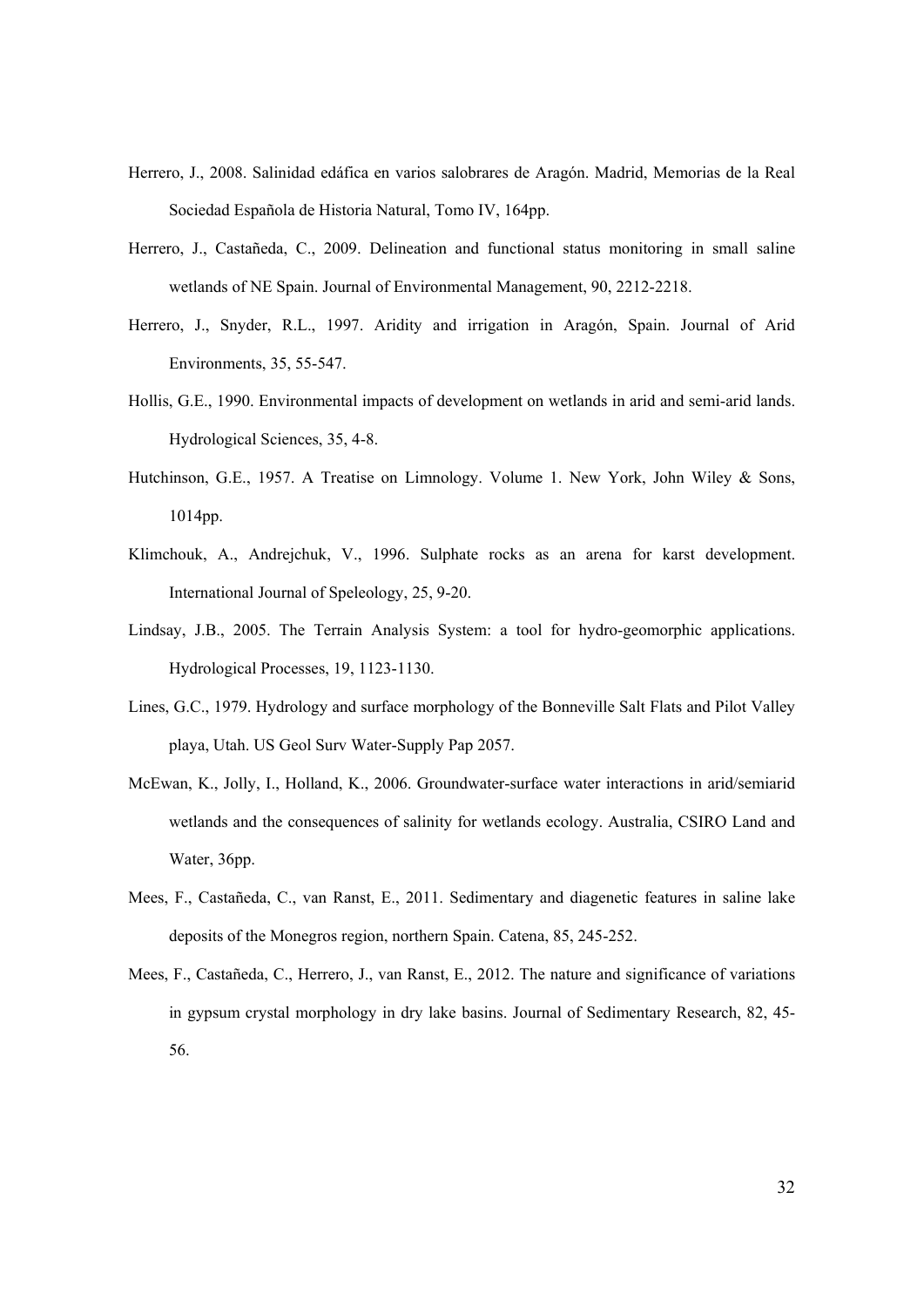- Moret-Fernández, D., Castañeda, C., Paracuellos, E., Jiménez, S., Herrero, J. Hydro-physical characterization of contrasting soils in the Monegros drylands, Spain. Journal of Hydrology, 486, 403-411.
- Pedrocchi, C., 1998. Ecología de Los Monegros. Huesca, Inst. Est. Altoaragoneses, 430pp.
- Pueyo, J.J., 1978/79. La precipitación evaporítica actual en las lagunas saladas del área: Bujaraloz, Sástago, Caspe, Alcañiz y Calanda (provincias de Zaragoza y Teruel). Diputación Provincial and Universitat de Barcelona, Revista del Instituto de Investigaciones Geológicas, 33, 5-56.
- Quirantes, J.J., 1965. Nota sobre las lagunas de Bujaraloz-Sástago. Geographica, 12, 30-34.
- Quirantes, J.J., 1978. Estudio sedimentológico y estratigráfico del Terciario continental de los Monegros. Zaragoza, Institución Fernando el Católico (CSIC), 200pp.
- Ramírez, J.I., 1997. Mapa Geológico de España, Escala 1:50,000, Hoja 413. Madrid, Instituto Geológico y Minero de España (IGME), 78pp.
- Ramsar Convention Secretariat, 2010. Designating Ramsar Sites: Strategic Framework and guidelines for the future development of the List of Wetlands of International Importance, Ramsar handbooks for the wise use of wetlands. Gland (Switzerland), Ramsar Convention Secretariat, 4th edition, volume 17,.
- Sabin, T.J., Holliday, V.T., 1995. Playas and lunettes on the Southern High Plains: morphometric and spatial relationships. Annals of the Association of American Geographers, 85, 286-305.
- Salvany, J.M., García-Vera, M.A., Samper, J., 1996. Geología e hidrogeología de la zona endorreica de Bujaraloz-Sástago (Los Monegros, provincias de Zaragoza y Huesca). Acta Geologica Hispanica, 30(4), 31-50.
- Samper-Calvete, F.J., García-Vera, M.A., 1998. Inverse modelling of groundwater flow in the semiarid evaporitic closed basin of Los Monegros, Spain. Hydrogeology Journal, 6, 33-49.
- Sánchez, J.A., Pérez, A., Martínez-Gil, J., 1998. Combined effects of groundwater and aeolian processes in the formation of the northernmost closed saline depressions of Europe: north-east Spain. Hydrological Processes, 12, 813-820.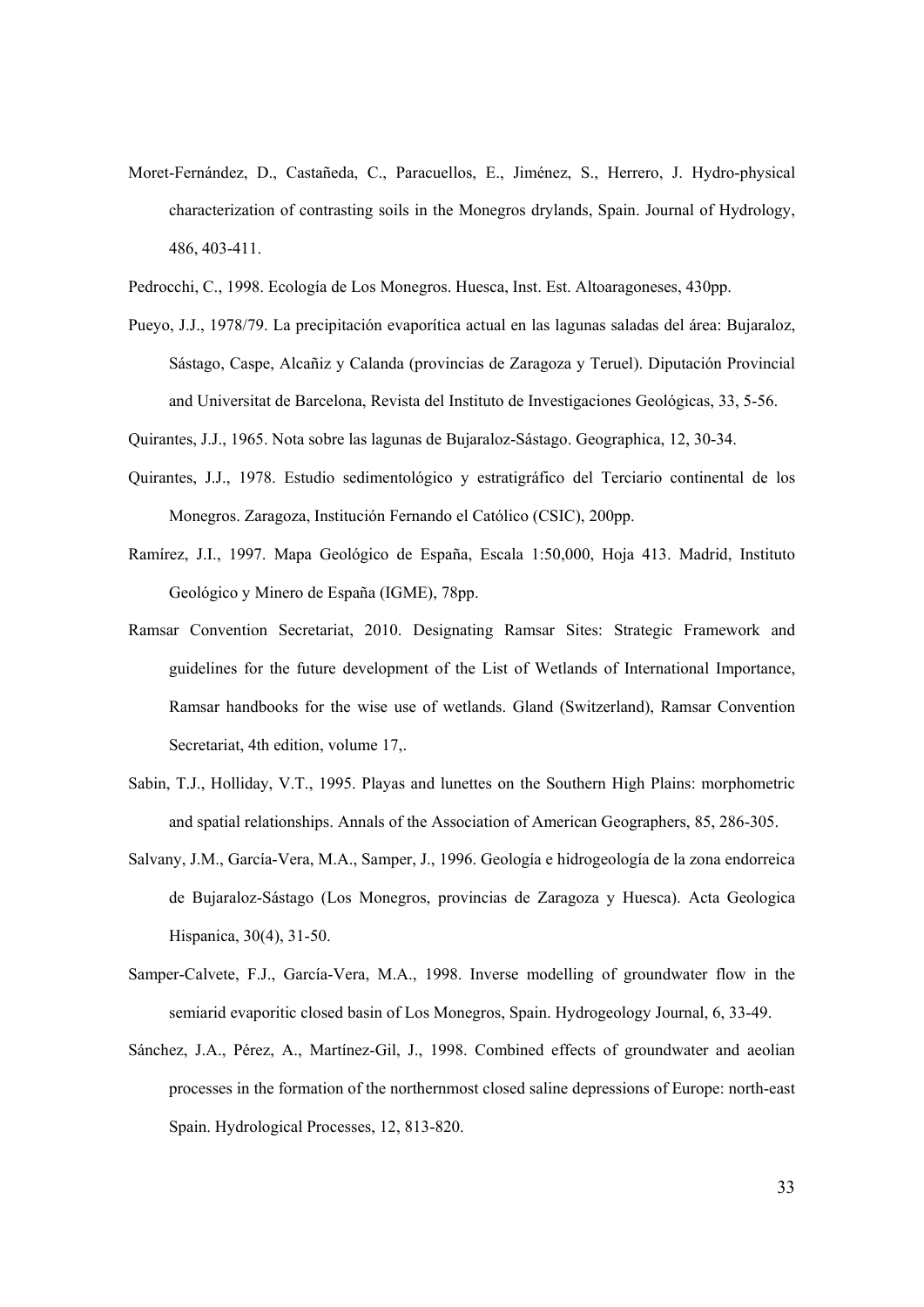- Sancho, C., Muñoz, A., González-Sampériz, P., Osácar, C., 2011. Palaeoenvironmental interpretation of Late Pleistocenee-Holocene morphosedimentary record in the Valsalada saline wetlands (Central Ebro Basin, NE Spain). Journal of Arid Environments, 75, 742-751.
- Sauro, U., 1996. Geomorphological aspects of gypsum karst areas with special emphasis on exposed karst. International Journal of Speleology, 25, 105-114.
- Schütt, B., 1998. Reconstruction of palaeoenvironmental conditions by investigation of Holocene playa sediments in the Ebro Basin, Spain: preliminary results. Geomorphology, 23, 273-283.
- Senger, R.K., Kreitler, C.W., Fogg, G.E., 1987. Regional underpressuring in deep brine aquifers, Palo Duro basin, Texas. 1. The effect of Cenozoic basin development. Water Resoures Research, 23, 1494-1504.
- Serrate, L., 2009. Estudio de rasgos edáficos para plantear una nueva medida agroambiental en Monegros. Master Thesis. Zaragoza, Universidad de Zaragoza, 212pp.
- Smith, L., 2003. Playas of the Great Plains. Austin, University of Texas Press, 257pp.
- Soil Survey Staff, 2010. Keys to Soil Taxonomy. Washington, DC., USDA Natural Resources Conservation Service,  $11<sup>th</sup>$  edition,
- Solà, J., Costa, J.M., 1997. Mapa Geológico de España, Escala 1:50,000, Bujaraloz (Hoja 414). Madrid,Instituto Geológico y Minero de España, 76pp.
- Stafford, K.W., Rosales-Lagarde, L., Boston, P.J., 2008. Castile evaporite karst potential map of the Gypsum Plain, Eddy County, New Mexico and Culberson County, Texas: A GIS methodological comparison. Journal of Cave and Karst Studies, 70, 35-46.
- Timms, B.V., 1992. Lake Geomorphology. Adelaide, Gleneglades Publishing, 180pp.
- Tukey, J.W., 1977. Exploratory Data Analysis. Reading (Massachusetts), Addison-Wesley,.
- Tweed, S., Leblanc, M., Cartwright, I., Favreau, G., Leduc, C., 2011. Arid zone groundwater recharge and salinization; an example from the Lake Eyre Basin, Australia. Journal of Hydrology, 408, 257-275.